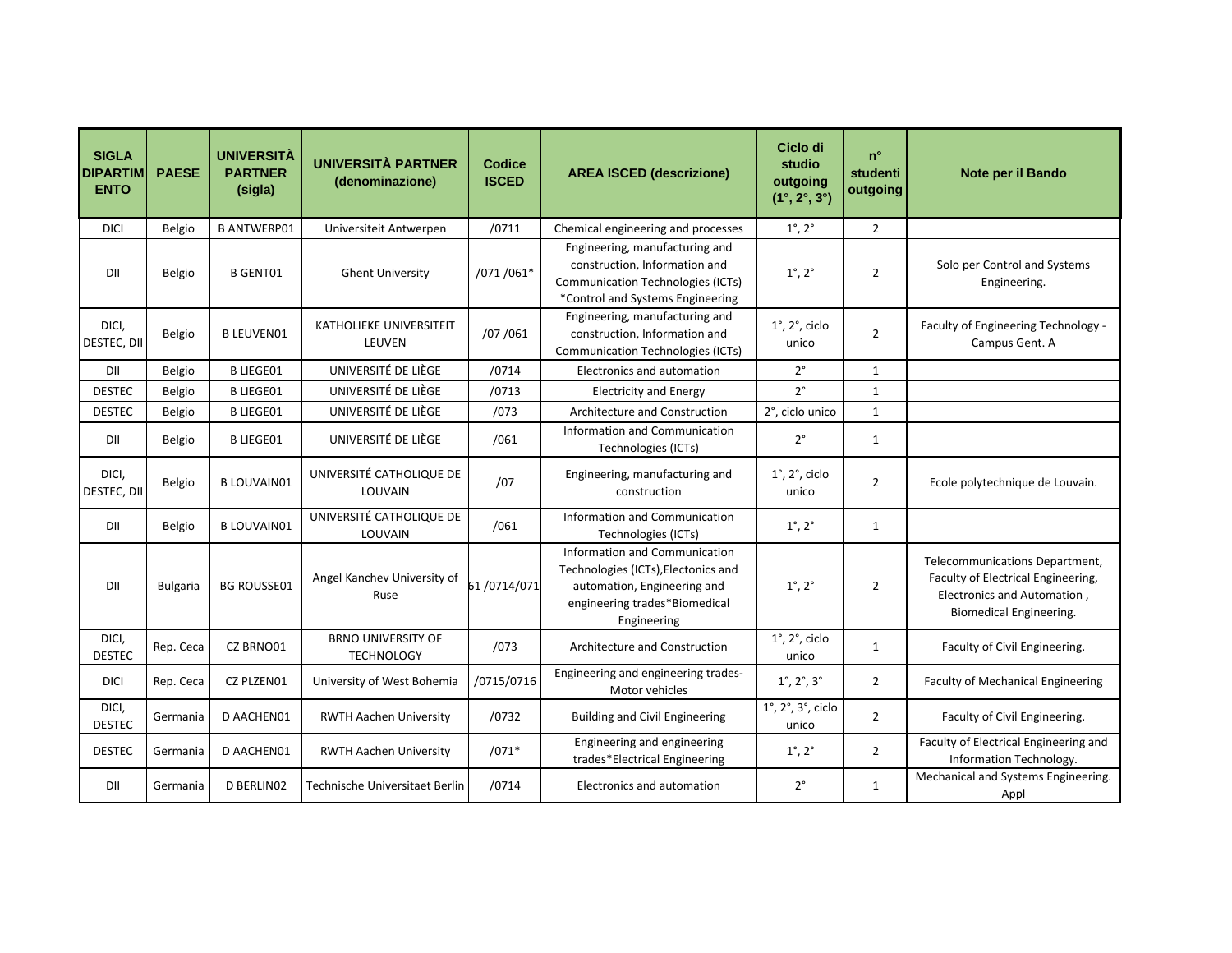| DICI,<br>DESTEC, DII | Germania | <b>D BRAUNSC01</b> | Technische Universitaet<br>Braunschweig                                     | /07      | Engineering, manufacturing and<br>construction                                                                                   | $1^\circ$ , $2^\circ$ , $3^\circ$ , ciclo<br>unico | $\overline{2}$ |                               |
|----------------------|----------|--------------------|-----------------------------------------------------------------------------|----------|----------------------------------------------------------------------------------------------------------------------------------|----------------------------------------------------|----------------|-------------------------------|
| <b>DESTEC</b>        | Germania | D CLAUSTH01        | Technische Universität<br>Clausthal                                         | $/0713*$ | Electricity and energy*Energy<br>Engineering                                                                                     | $2^{\circ}$                                        | $\overline{2}$ | Energy Engineering.           |
| <b>DICI</b>          | Germania | D DARMSTA01        | Technische Universität<br>Darmstadt                                         | /0715    | Mechanics and metal trades                                                                                                       | $2^{\circ}$                                        | $\overline{2}$ |                               |
| DII                  | Germania | D DEGGEND01        | Technische Hochschule<br>Deggendorf - Deggendorf<br>Institute of Technology | $/061*$  | Information and Communication<br>Technologies (ICTs)*Computer<br>Engineering, Embedded Computing<br>Systems, Bionics Engineering | $2^\circ$ , $3^\circ$                              | 3              |                               |
| DICI,<br>DESTEC, DII | Germania | <b>D ERLANGE01</b> | Friedrich-Alexander<br>Universität Erlangen-Nürnberg                        | /071     | Engineering and engineering trades                                                                                               | $1^{\circ}$ , $2^{\circ}$                          | $\overline{2}$ |                               |
| DICI,<br>DESTEC, DII | Germania | D ESSLING03        | Hochschule Esslingen                                                        | /07/061  | Engineering, manufacturing and<br>construction, Information and<br><b>Communication Technologies (ICTs)</b>                      | $1^\circ$ , $2^\circ$ , ciclo<br>unico             | $\overline{2}$ |                               |
| <b>DESTEC</b>        | Germania | D GOTTING01        | Georg-August-Universität<br>Göttingen                                       | /071     | Engineering and engineering trades                                                                                               | $1^{\circ}$ , $2^{\circ}$                          | $\mathbf{1}$   |                               |
| <b>DICI</b>          | Germania | D HANNOVE01        | <b>GOTTFRIED WILHELM LEIBNIZ</b><br>UNIVERSITAET HANNOVER                   | $/0715*$ | Mechanics and metal trades*<br><b>Mechanical Engineering</b>                                                                     | $2^{\circ}$                                        | $\overline{2}$ | <b>Mechanical Engineering</b> |
| DICI,<br>DESTEC, DII | Germania | D ILMENAU01        | Technische Universität<br>Ilmenau                                           | /07/061  | Engineering, manufacturing and<br>construction, Information and<br><b>Communication Technologies (ICTs)</b>                      | $1^\circ$ , $2^\circ$ , ciclo<br>unico             | $\overline{2}$ |                               |
| DICI,<br>DESTEC, DII | Germania | D INGOLST01        | <b>FACHHOCHSCHULE</b><br>INGOLSTADT                                         | /07      | Engineering, manufacturing and<br>construction                                                                                   | 2°, ciclo unico                                    | $\mathbf{1}$   |                               |
| DII                  | Germania | D INGOLST01        | <b>FACHHOCHSCHULE</b><br><b>INGOLSTADT</b>                                  | /061     | Information and Communication<br>Technologies (ICTs)                                                                             | $2^{\circ}$                                        | $\mathbf{1}$   |                               |
| <b>DESTEC</b>        | Germania | D KAISERS01        | <b>TECHNISCHE UNIVERSITAT</b><br>KAISERSLAUTERN                             | /0730    | Architecture and Construction                                                                                                    | $1^\circ$ , $2^\circ$ , ciclo<br>unico             | $\overline{2}$ |                               |
| <b>DESTEC</b>        | Germania | D KEMPTEN 01       | <b>HOCHSCHULE FUR</b><br>ANGEWANDTE<br>WISSENSCHAFTEN KEMPTEN               | 0713     | <b>Electricity and Energy</b>                                                                                                    | $1^\circ$ , $2^\circ$                              | $\overline{2}$ |                               |
| DII                  | Germania | D KIEL01           | Christian-Albrechts-Universität<br>zu Kiel                                  | /0714    | Electronics and automation                                                                                                       | $2^{\circ}$                                        | $\mathbf{1}$   |                               |
| DII                  | Germania | D KIEL01           | Christian-Albrechts-Universität<br>zu Kiel                                  | /061     | Information and Communication<br>Technologies (ICTs)                                                                             | $2^{\circ}$                                        | $\mathbf{1}$   |                               |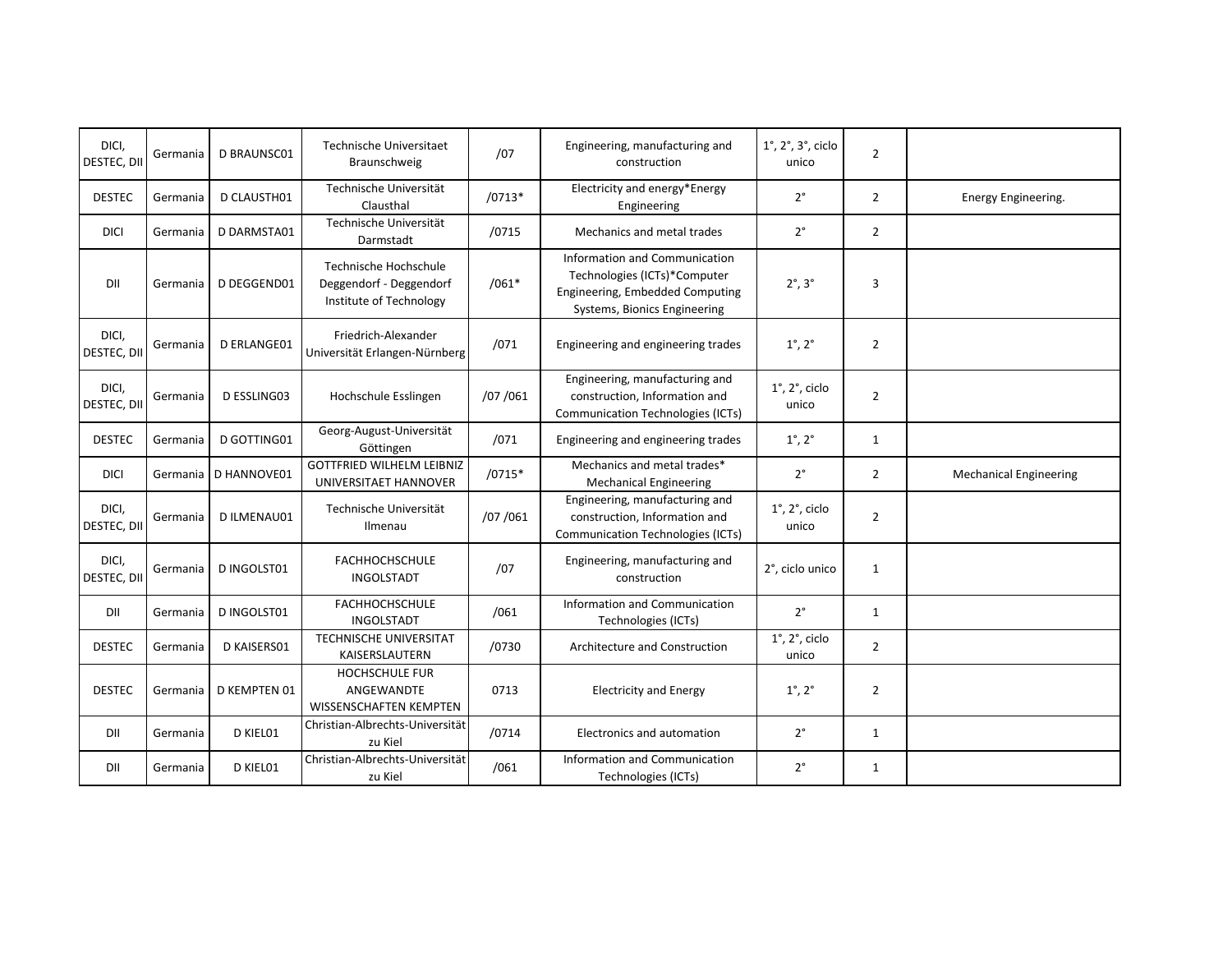| DICI,<br>DESTEC, DII        | Germania  | D MAGDEBU01        | Otto von Guericke University<br>Magdeburg                                           | /071     | Engineering and engineering trades                                                                          | $1^{\circ}$ , $2^{\circ}$                              | $\overline{2}$ | Faculty of Electrical Engineering and<br>Information Technology (FEIT).                                                |
|-----------------------------|-----------|--------------------|-------------------------------------------------------------------------------------|----------|-------------------------------------------------------------------------------------------------------------|--------------------------------------------------------|----------------|------------------------------------------------------------------------------------------------------------------------|
| DICI,<br><b>DESTEC</b>      | Germania  | <b>D MUNCHEN02</b> | <b>TECHNISCHE UNIVERSITAET</b><br><b>MUENCHEN</b>                                   | /0715    | Mechanics and metal trades                                                                                  | $1^{\circ}$ , $2^{\circ}$                              | $\overline{2}$ | Faculty of Mechanical Engineering.                                                                                     |
| <b>DICI</b>                 | Germania  | <b>D MUNCHEN02</b> | <b>TECHNISCHE UNIVERSITAET</b><br><b>MUENCHEN</b>                                   | /0716    | Motor vehicles, ships and aircraft                                                                          | $1^{\circ}$ , $2^{\circ}$                              | $\overline{2}$ | Faculty of Mechanical Engineering.                                                                                     |
| DII                         | Germania  | <b>D MUNCHEN02</b> | <b>TECHNISCHE UNIVERSITAET</b><br><b>MUENCHEN</b>                                   | /0714    | <b>Electronics and automation</b>                                                                           | $1^{\circ}$ , $2^{\circ}$                              | $\mathbf{1}$   | Faculty of Electrical Engineering and<br>Information Technology.                                                       |
| <b>DESTEC</b>               | Germania  | <b>D MUNCHEN02</b> | <b>TECHNISCHE UNIVERSITAET</b><br><b>MUENCHEN</b>                                   | /0713    | <b>Electricity and Energy</b>                                                                               | $1^{\circ}$ , $2^{\circ}$                              | $\mathbf{1}$   | Faculty of Electrical Engineering and<br>Information Technology.                                                       |
| DICI,<br><b>DESTEC. DII</b> | Germania  | <b>D REUTLINO2</b> | <b>HOCHSCHULE REUTLINGEN</b><br><b>ESB Business School</b>                          | $/07*$   | Engineering, manufacturing and<br>construction* Engineering Management                                      | $1^{\circ}$                                            | $\overline{2}$ | <b>ESB Business School; Engineering</b><br>Management.                                                                 |
| DICI,<br><b>DESTEC</b>      | Germania  | D SIEGEN01         | UNIVERSITAET SIEGEN                                                                 | /0732    | <b>Building and Civil Engineering</b>                                                                       | $\overline{1}^{\circ}$ , 2 $^{\circ}$ , ciclo<br>unico | $\overline{2}$ |                                                                                                                        |
| DICI,<br><b>DESTEC</b>      | Grecia    | G PATRA 01         | University of Patras                                                                | 0732     | <b>Building and Civil Engineering</b>                                                                       | $1^{\circ}$ , $2^{\circ}$ , $3^{\circ}$                | 4              |                                                                                                                        |
| DICI,<br>DESTEC, DII        | Danimarca | DK ARHUS28         | <b>AARHUS SCHOOL OF MARINE</b><br><b>AND TECHNICAL</b><br><b>ENGINEERING (AAMS)</b> | /071     | Engineering and engineering trades                                                                          | $2^{\circ}$                                            | 4              |                                                                                                                        |
| DII                         | Spagna    | E ALCAL-H01        | UNIVERSIDAD DE ALCALA                                                               | /0714    | Electronics and automation                                                                                  | $1^{\circ}$ , $2^{\circ}$                              | $\mathbf{1}$   |                                                                                                                        |
| DII                         | Spagna    | E ALCAL-H01        | UNIVERSIDAD DE ALCALA                                                               | /061     | Information and Communication<br>Technologies (ICTs)                                                        | $1^{\circ}$ , $2^{\circ}$                              | $\mathbf{1}$   |                                                                                                                        |
| <b>DESTEC</b>               | Spagna    | E ALCAL-H01        | UNIVERSIDAD DE ALCALA                                                               | /0713    | <b>Electricity and Energy</b>                                                                               | $1^{\circ}$ , $2^{\circ}$                              | $\mathbf{1}$   |                                                                                                                        |
| DII                         | Spagna    | E BARCELO02        | UNIVERSITAT AUTÒNOMA DE<br>BARCELONA (UAB)                                          | /0714    | <b>Electronics and automation</b><br>(+Telecommunications)                                                  | $1^{\circ}$ , $2^{\circ}$                              | $\overline{2}$ | Departamento de Telecomunicación e<br>Ingeniería de Sistemas - Escola<br>d'Enginyeria.                                 |
| DICI,<br>DESTEC, DII        | Spagna    | E BARCELO02        | UNIVERSITAT AUTÒNOMA DE<br>BARCELONA (UAB) - Escola<br>Salesiana de Sarria (EUSS)   | /07 /061 | Engineering, manufacturing and<br>construction, Information and<br><b>Communication Technologies (ICTs)</b> | $1^\circ$ , $2^\circ$ , ciclo<br>unico                 | 3              | Escola Universitària Salesiana de Sarrià<br>(EUSS).                                                                    |
| DII                         | Spagna    | E BARCELO03        | Universitat Politècnica de<br>Catalunya (UPC-<br>BarcelonaTech)                     | $/0714*$ | <b>Electronics and Automation</b><br><i>*Telecommunications</i>                                             | $1^{\circ}$ , $2^{\circ}$                              | $\overline{2}$ | <b>EETAC Castelldefels School of</b><br>Telecommunications and Aerospace<br>Engineering; Telecommunications;<br>Applic |
| <b>DICI</b>                 | Spagna    | E BARCELO03        | Universitat Politècnica de<br>Catalunya (UPC-<br>BarcelonaTech)                     | $/0716*$ | Motor vehicles, ships and aircraft<br>*Aeronautical                                                         | $1^{\circ}$ , $2^{\circ}$                              | 1              | <b>EETAC Castelldefels School of</b><br>Telecommunications and Aerospace<br>Engineering; Aeronautical.                 |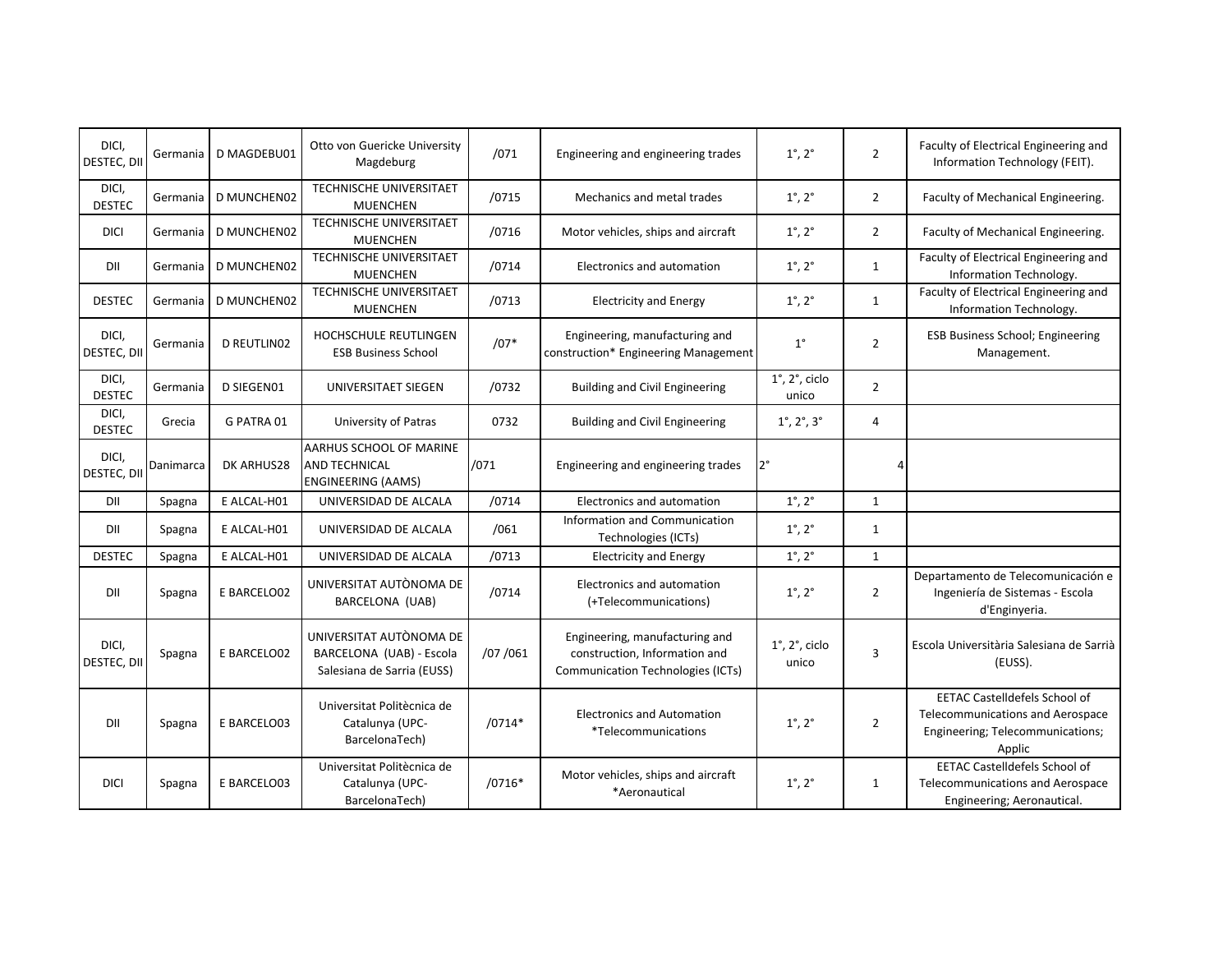| DII                    | Spagna | E BARCELO03 | Universitat Politècnica de<br>Catalunya (UPC-<br>BarcelonaTech) | $/0714*$ | <b>Electronics and Automation</b><br>*Telecommunications Engineering                                        | $1^\circ$ , $2^\circ$                  | $\overline{2}$ | ETSETB Escola Tècnica Superior<br>d'Enginyeria de Telecomunicacio de<br>Barcelona; Telecommunications<br>Engineering.                                  |
|------------------------|--------|-------------|-----------------------------------------------------------------|----------|-------------------------------------------------------------------------------------------------------------|----------------------------------------|----------------|--------------------------------------------------------------------------------------------------------------------------------------------------------|
| DICI,<br>DESTEC, DII   | Spagna | E BARCELO03 | Universitat Politècnica de<br>Catalunya (UPC-<br>BarcelonaTech) | /071     | Engineering and engineering trades                                                                          | $1^{\circ}$ , $2^{\circ}$              | $\overline{4}$ | ETSEIAT Escola Tècnica Superior<br>d'Enginyeries Industrial i Aeronàutica<br>de Terrassa.                                                              |
| DII                    | Spagna | E BARCELO03 | Universitat Politècnica de<br>Catalunya (UPC-<br>BarcelonaTech) | /061     | Information and Communication<br>Technologies (ICTs)                                                        | $1^\circ$ , $2^\circ$                  | $\overline{2}$ | FIB Facultat d'Informàtica de Barcelona.                                                                                                               |
| DICI,<br>DESTEC, DII   | Spagna | E BILBAO02  | UNIVERSIDAD DE DEUSTO                                           | /07      | Engineering, manufacturing and<br>construction                                                              | 1°, ciclo unico                        | $\overline{2}$ |                                                                                                                                                        |
| DICI,<br>DESTEC, DII   | Spagna | E CADIZ01   | UNIVERSIDAD DE CÁDIZ                                            | /07      | Engineering, manufacturing and<br>construction                                                              | 1°, ciclo unico                        | $\overline{2}$ |                                                                                                                                                        |
| DICI,<br><b>DESTEC</b> | Spagna | E GRANADA01 | UNIVERSIDAD DE GRANADA                                          | /0732    | <b>Building and Civil Engineering</b>                                                                       | 1°, ciclo unico                        | $\overline{2}$ | ETSIE Escuela Técnica Superior de<br>Ingeniería de Edificación.                                                                                        |
| DICI,<br><b>DESTEC</b> | Spagna | E GRANADA01 | UNIVERSIDAD DE GRANADA                                          | /0732    | <b>Building and Civil Engineering</b>                                                                       | $1^\circ$ , $2^\circ$ , ciclo<br>unico | $\overline{2}$ | ETSICCP E.T.S. de Ingeniería de<br>Caminos, Canales y Puertos e Escuela<br>Internacional di Posgrado (International<br>School of Postgraduate Studies. |
| DICI, DII              | Spagna | E LEON01    | Universidad de Leon                                             | /071     | Engineering and engineering trades                                                                          | $1^\circ$ , $2^\circ$                  | $\overline{2}$ |                                                                                                                                                        |
| DII                    | Spagna | E LEON01    | Universidad de Leon                                             | /061     | Information and Communication<br>Technologies (ICTs)                                                        | $1^\circ$ , $2^\circ$                  | $\mathbf{1}$   |                                                                                                                                                        |
| DICI,<br>DESTEC, DII   | Spagna | E MADRID02  | UNIVERSIDAD PONTIFICIA<br><b>COMILLAS</b>                       | /07/061  | Engineering, manufacturing and<br>construction, Information and<br><b>Communication Technologies (ICTs)</b> | $1^\circ$ , $2^\circ$ , ciclo<br>unico | $\mathbf{1}$   | ICAI School of Engineering.                                                                                                                            |
| DII                    | Spagna | E MADRID04  | UNIVERSIDAD AUTONOMA DE<br><b>MADRID</b>                        | $/071*$  | <b>Engineering and Engineering</b><br>trades*Electronic Engineering,<br>Telecommunications                  | $1^{\circ}$ , $2^{\circ}$              | $\overline{2}$ |                                                                                                                                                        |
| DII                    | Spagna | E MADRID04  | UNIVERSIDAD AUTONOMA DE<br><b>MADRID</b>                        | /061     | Information and Communication<br>Technologies (ICTs)                                                        | $1^\circ$ , $2^\circ$                  | $\overline{2}$ |                                                                                                                                                        |
| <b>DICI</b>            | Spagna | E MADRID04  | UNIVERSIDAD AUTONOMA DE<br><b>MADRID</b>                        | /0711    | Chemical engineering and processes                                                                          | $1^{\circ}$                            | $\mathbf{1}$   | Faculty of Sciences.                                                                                                                                   |
| <b>DICI</b>            | Spagna | E MADRID04  | UNIVERSIDAD AUTONOMA DE<br><b>MADRID</b>                        | /0711    | Chemical engineering and processes                                                                          | $2^{\circ}$                            | $\mathbf{1}$   | Faculty of Sciences.                                                                                                                                   |
| <b>DICI</b>            | Spagna | E MADRID05  | UNIVERSIDAD POLITÉCNICA DE<br><b>MADRID</b>                     | 0716*    | Motor vehicles, ships and aircraft<br>*Aerospace engineering                                                | $1^{\circ}$ , $2^{\circ}$              | $\mathbf{1}$   | ETS de Ingeniería Aeronáutica y del<br>Espacio.                                                                                                        |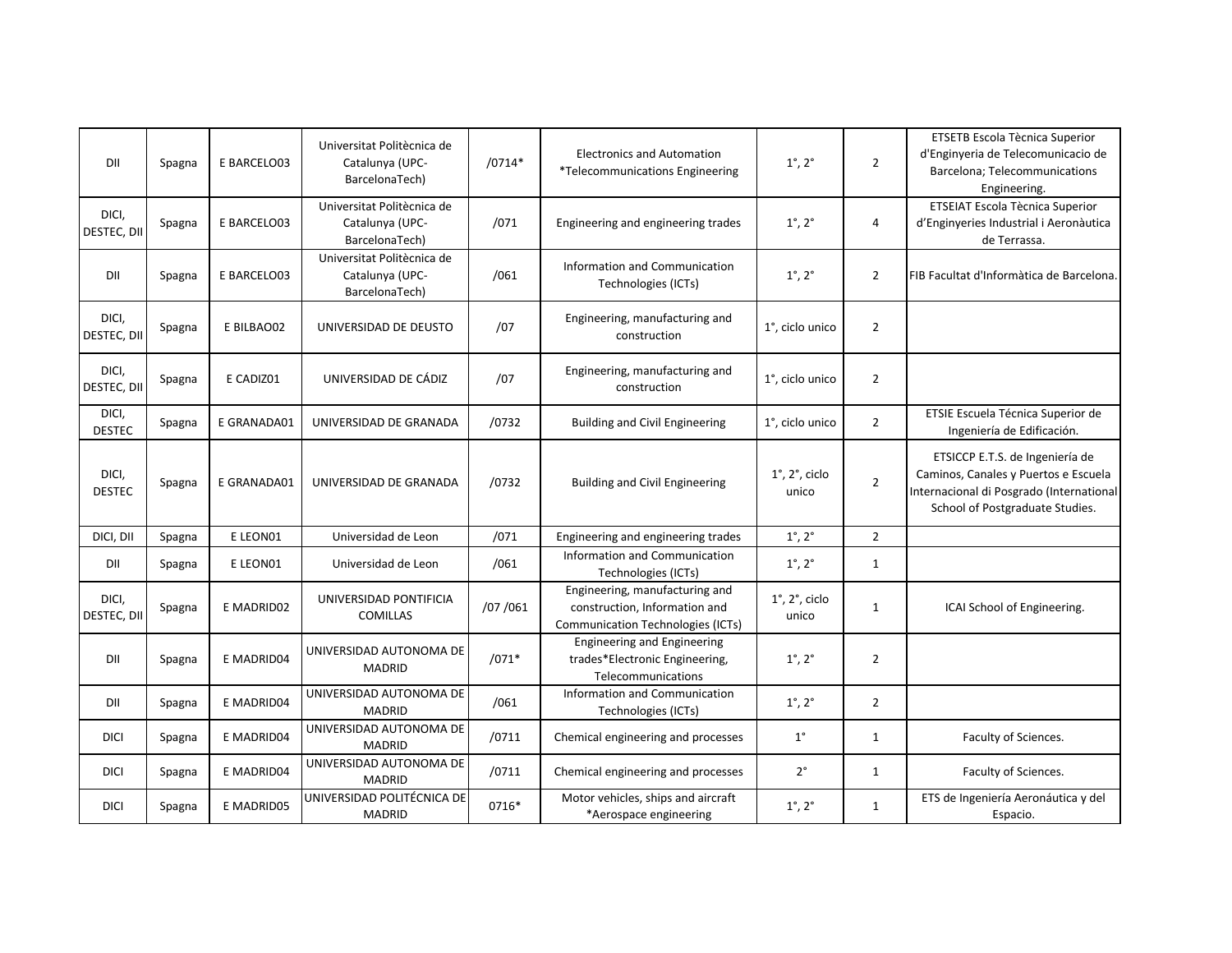| <b>DICI</b>            | Spagna | E MADRID05        | UNIVERSIDAD POLITÉCNICA DE<br>MADRID - Escuela Tecnica<br>Superior de Ingenieria<br>Aeronautica y del Espacio<br>(ETSIAE-UPM) | 0716*     | Motor vehicles, ships and aircraft<br>*Aerospace engineering                                                | $1^{\circ}$ , $2^{\circ}$                          | $\mathbf{1}$   | ETS de Ingeniería Aeronáutica y del<br>Espacio.            |
|------------------------|--------|-------------------|-------------------------------------------------------------------------------------------------------------------------------|-----------|-------------------------------------------------------------------------------------------------------------|----------------------------------------------------|----------------|------------------------------------------------------------|
| DICI,<br>DESTEC, DII   | Spagna | <b>E MADRID05</b> | UNIVERSIDAD POLITÉCNICA DE<br><b>MADRID</b>                                                                                   | /071      | Engineering and engineering trades                                                                          | $1^{\circ}$ , $2^{\circ}$                          | $\overline{2}$ | ETSI Industriales.                                         |
| DICI,<br><b>DESTEC</b> | Spagna | <b>E MADRID05</b> | UNIVERSIDAD POLITÉCNICA DE<br><b>MADRID</b>                                                                                   | /0732     | <b>Building and Civil Engineering</b>                                                                       | $1^\circ$ , $2^\circ$ , ciclo<br>unico             | $\overline{2}$ | ETS de Ingeniería Civil.                                   |
| DICI,<br><b>DESTEC</b> | Spagna | E MADRID05        | UNIVERSIDAD POLITÉCNICA DE<br><b>MADRID</b>                                                                                   | /0732     | <b>Building and Civil Engineering</b>                                                                       | $1^\circ$ , $2^\circ$ , ciclo<br>unico             | $\mathbf{1}$   | <b>ETSI Caminos.</b>                                       |
| DICI,<br>DESTEC, DII   | Spagna | E MADRID14        | UNIVERSIDAD CARLOS III DE<br><b>MADRID</b>                                                                                    | /071      | Engineering and engineering trades                                                                          | $1^{\circ}$ , $2^{\circ}$                          | 3              | School of Engineering.                                     |
| <b>DICI</b>            | Spagna | E MADRID14        | UNIVERSIDAD CARLOS III DE<br><b>MADRID</b>                                                                                    | 0716*     | Motor vehicles, ships and aircraft<br>*Aeronautical engineering                                             | $1^{\circ}$ , $2^{\circ}$                          | $\overline{4}$ |                                                            |
| DII                    | Spagna | E MADRID26        | UNIVERSIDAD REY JUAN<br>CARLOS                                                                                                | /0714     | Electronics and automation                                                                                  | $1^{\circ}$ , $2^{\circ}$                          | $\overline{2}$ |                                                            |
| <b>DICI</b>            | Spagna | E MADRID26        | UNIVERSIDAD REY JUAN<br>CARLOS                                                                                                | 0716*     | Motor vehicles, ships and aircraft<br>*Aerospace engineering                                                | $1^{\circ}$                                        | $\overline{2}$ |                                                            |
| DII                    | Spagna | E MALAGA01        | UNIVERSIDAD DE MALAGA                                                                                                         | /0714     | <b>Electronics and automation</b>                                                                           | $1^{\circ}$                                        | $\mathbf{1}$   | E.T.S. de Ingenieria de<br>Telecomunicacion.               |
| DII                    | Spagna | E MALAGA01        | UNIVERSIDAD DE MALAGA                                                                                                         | /061      | Information and Communication<br>Technologies (ICTs)                                                        | $1^{\circ}$                                        | $\overline{2}$ | E.T.S. de Ingenieria Informatica.                          |
| DICI,<br>DESTEC, DII   | Spagna | E MURCIA04        | UNIVERSIDAD POLITECNICA DE<br>CARTAGENA (UPCT)                                                                                | /07/061   | Engineering, manufacturing and<br>construction, Information and<br><b>Communication Technologies (ICTs)</b> | $1^\circ$ , $2^\circ$ , $3^\circ$ , ciclo<br>unico | 3              |                                                            |
| DICI,<br><b>DESTEC</b> | Spagna | E MURCIA04        | UNIVERSIDAD POLITECNICA DE<br>CARTAGENA (UPCT)                                                                                | /0732     | <b>Building and Civil Engineering</b>                                                                       | $1^\circ$ , $2^\circ$ , ciclo<br>unico             | $\overline{4}$ | School of Civil Engineering                                |
| DICI,<br><b>DESTEC</b> | Spagna | E MURCIA04        | UNIVERSIDAD POLITECNICA DE<br>CARTAGENA (UPCT)                                                                                | /0730     | Architecture and Construction                                                                               | $1^\circ$ , $2^\circ$ , ciclo<br>unico             | $\overline{4}$ | School of Architecture and Building<br>Engineering         |
| DII                    | Spagna | E OVIEDO01        | UNIVERSIDAD DE OVIEDO                                                                                                         | /0714/061 | Electronics and automation, Information<br>and Communication Technologies (ICTs)                            | $1^\circ,\,2^\circ,\,3^\circ$                      | $\overline{2}$ |                                                            |
| DICI,<br>DESTEC, DII   | Spagna | E SEVILLA01       | UNIVERSIDAD DE SEVILLA                                                                                                        | /071      | Engineering and engineering trades                                                                          | $1^{\circ}$                                        | 3              | ETSI - Escuela Técnica Superior de<br>Ingeniería, Sevilla. |
| <b>DICI</b>            | Spagna | E SEVILLA01       | UNIVERSIDAD DE SEVILLA                                                                                                        | /0715     | <b>Mechanics and Metal Trades</b>                                                                           | $1^{\circ}$                                        | $\overline{2}$ | EPS - Escuela Politécnica Superior.                        |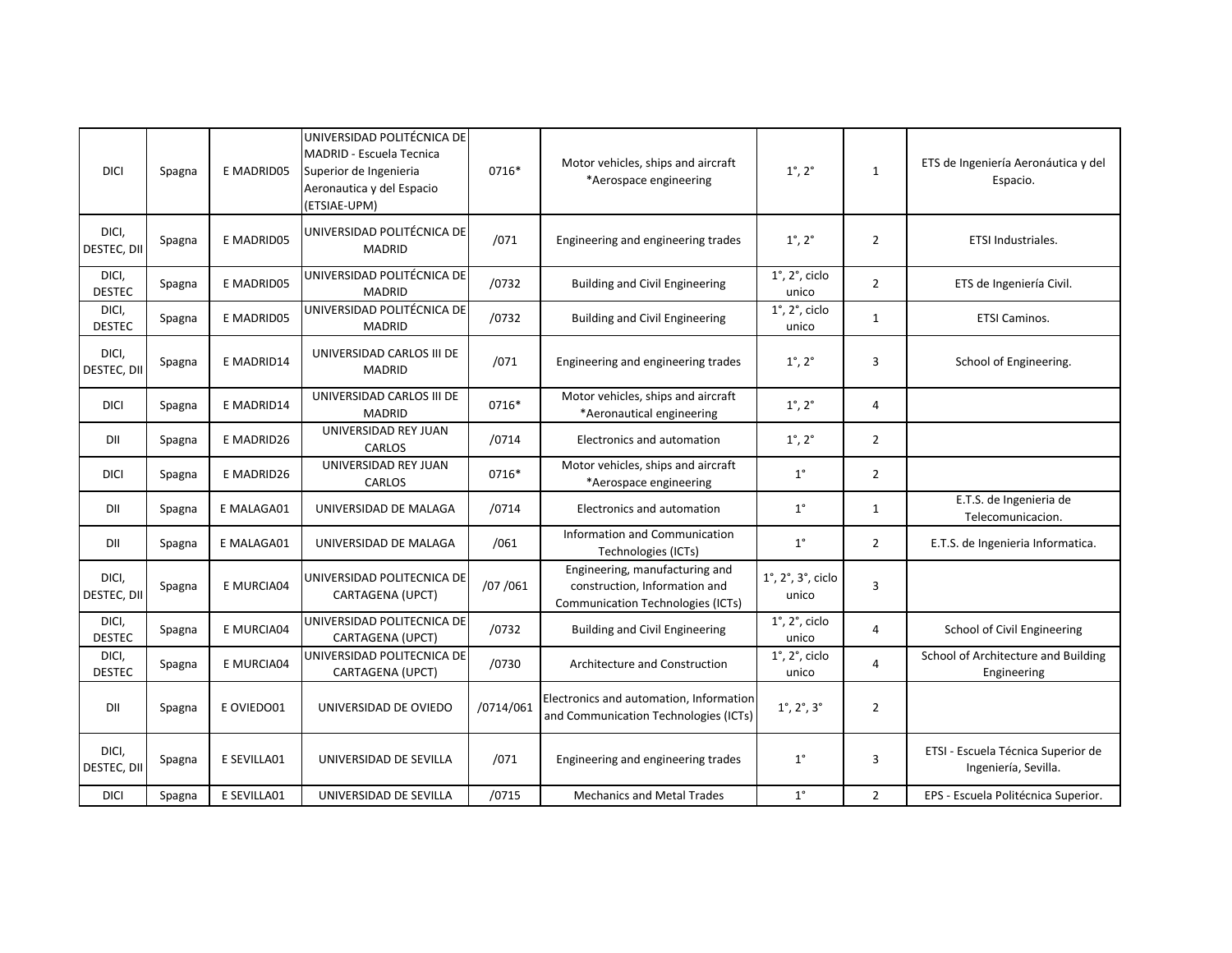| <b>DESTEC</b>          | Spagna | E SEVILLA01  | UNIVERSIDAD DE SEVILLA                                                 | /0713   | <b>Electricity and Energy</b>                                                                               | $1^{\circ}$                                        | $\overline{2}$ | EPS - Escuela Politécnica Superior.                                                                                                                                            |
|------------------------|--------|--------------|------------------------------------------------------------------------|---------|-------------------------------------------------------------------------------------------------------------|----------------------------------------------------|----------------|--------------------------------------------------------------------------------------------------------------------------------------------------------------------------------|
| DICI,<br><b>DESTEC</b> | Spagna | E VALENCI02  | UNIVERSIDAD POLITÉCNICA DE<br><b>VALENCIA</b>                          | /073    | Architecture and Construction                                                                               | $1^\circ$ , $2^\circ$ , ciclo<br>unico             | $\overline{2}$ | ETSIE Escuela Técnica Superior de<br>Ingenieria de Edification (ETSIE).                                                                                                        |
| <b>DESTEC</b>          | Spagna | E VALENCI02  | UNIVERSIDAD POLITÉCNICA DE<br>VALENCIA                                 | /0713   | <b>Electricity and Energy</b>                                                                               | $1^{\circ}$ , $2^{\circ}$                          | 1              | Escuela Técnica Superior de Ingenieria<br>del Diseno (ETSID).                                                                                                                  |
| DII                    | Spagna | E VALENCI02  | UNIVERSIDAD POLITÉCNICA DE<br><b>VALENCIA</b>                          | /0714   | <b>Electronics and Automation</b>                                                                           | $1^{\circ}$ , $2^{\circ}$                          | $\mathbf{1}$   | Escuela Técnica Superior de Ingenieria<br>del Diseno (ETSID).                                                                                                                  |
| DICI,<br><b>DESTEC</b> | Spagna | E VALENCI02  | UNIVERSIDAD POLITÉCNICA DE<br>VALENCIA                                 | /0715   | <b>Mechanics and Metal Trades</b>                                                                           | $1^\circ$ , $2^\circ$                              | $\mathbf{1}$   | Escuela Técnica Superior de Ingenieria<br>del Diseno (ETSID).                                                                                                                  |
| <b>DICI</b>            | Spagna | E VALENCI02  | UNIVERSIDAD POLITÉCNICA DE<br>VALENCIA                                 | /0716   | Motor vehicles, ships and aircraft                                                                          | $1^{\circ}$ , $2^{\circ}$                          | $\overline{2}$ | Escuela Técnica Superior de Ingenieria<br>del Diseno (ETSID).                                                                                                                  |
| <b>DESTEC</b>          | Spagna | E VALLADO01  | UNIVERSIDAD DE VALLADOLID                                              | /0713   | <b>Electricity and Energy</b>                                                                               | $1^{\circ}$ , $2^{\circ}$                          | $\overline{2}$ | Escuela de Ingenierias Industriales -<br>Departamento de Ingenieria energetica<br>y fluidomecanica.                                                                            |
| <b>DICI</b>            | Spagna | E ZARAGOZ01  | UNIVERSIDAD DE ZARAGOZA                                                | /0711   | Chemical engineering and processes                                                                          | $2^\circ$ , $3^\circ$                              | $\overline{2}$ | Departamento de Ingenieria Mecanica.                                                                                                                                           |
| <b>DESTEC</b>          | Spagna | E ZARAGOZ01  | UNIVERSIDAD DE ZARAGOZA<br>/School of Engineerging and<br>Architecture | /0731   | Architecture and Town Planning                                                                              | $1^\circ$ , $2^\circ$ , ciclo<br>unico             | $\overline{2}$ |                                                                                                                                                                                |
| <b>DESTEC</b>          | Spagna | E ZARAGOZ01  | UNIVERSIDAD DE ZARAGOZA                                                | /0713   | <b>Electricity and Energy</b>                                                                               | $2^\circ$ , $3^\circ$                              | $\overline{2}$ | Departamento de Ingenieria Mecanica.<br>Application primo semestre entro 01<br>luglio Application secondo semestre<br>entro 28 novembre                                        |
| DICI,<br><b>DESTEC</b> | Spagna | E-LACORU01   | UNIVERSIDADE DA CORUÑA -<br>University of A Coruña                     | /0731   | Architecture and town planning                                                                              | $1^\circ$ , $2^\circ$ , ciclo<br>unico             | $\overline{2}$ |                                                                                                                                                                                |
| DICI,<br>DESTEC, DII   | Spagna | E ALMERIA 01 | UNIVERSIDAD DE ALMERÍA                                                 | /07/061 | Engineering, manufacturing and<br>construction, Information and<br><b>Communication Technologies (ICTs)</b> | $1^\circ$ , $2^\circ$ , $3^\circ$ , ciclo<br>unico | 5              | N.B.: Almeria, Cadiz, Cordoba, Huelva e<br>Jeaen fanno parte di un consorzio<br>chiamato CeiA3. Il numero massimo di<br>partecipanti da "inviare" per ceiA3 è di<br>5 studenti |
| DICI,<br>DESTEC, DII   | Spagna | E CADIZ 01   | UNIVERSIDAD DE CÁDIZ                                                   | /07/061 | Engineering, manufacturing and<br>construction, Information and<br><b>Communication Technologies (ICTs)</b> | $1^\circ$ , $2^\circ$ , $3^\circ$ , ciclo<br>unico |                | N.B.: Almeria, Cadiz, Cordoba, Huelva e<br>Jeaen fanno parte di un consorzio<br>chiamato CeiA3. Il numero massimo di<br>partecipanti da "inviare" per ceiA3 è di<br>5 studenti |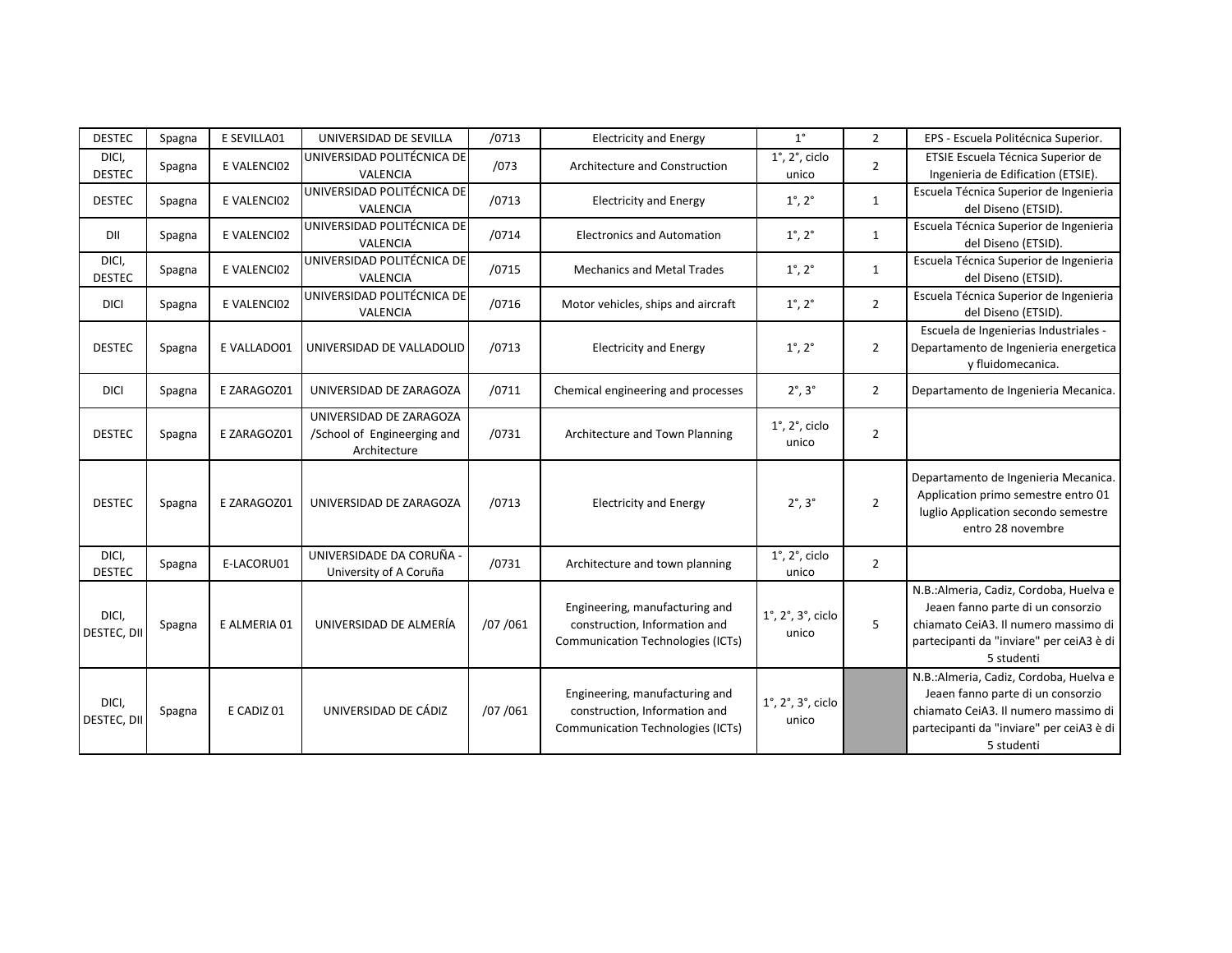| DICI,<br>DESTEC, DII   | Spagna  | E CORDOBA 01       | UNIVERSIDAD DE CÓRDOBA                              | /07 /061 | Engineering, manufacturing and<br>construction, Information and<br><b>Communication Technologies (ICTs)</b> | $1^\circ$ , $2^\circ$ , $3^\circ$ , ciclo<br>unico |                | N.B.: Almeria, Cadiz, Cordoba, Huelva e<br>Jeaen fanno parte di un consorzio<br>chiamato CeiA3. Il numero massimo di<br>partecipanti da "inviare" per ceiA3 è di<br>5 studenti |
|------------------------|---------|--------------------|-----------------------------------------------------|----------|-------------------------------------------------------------------------------------------------------------|----------------------------------------------------|----------------|--------------------------------------------------------------------------------------------------------------------------------------------------------------------------------|
| DICI,<br>DESTEC, DII   | Spagna  | E HUELVA 01        | UNIVERSIDAD DE HUELVA                               | /07/061  | Engineering, manufacturing and<br>construction, Information and<br><b>Communication Technologies (ICTs)</b> | $1^\circ$ , $2^\circ$ , $3^\circ$ , ciclo<br>unico |                | N.B.: Almeria, Cadiz, Cordoba, Huelva e<br>Jeaen fanno parte di un consorzio<br>chiamato CeiA3. Il numero massimo di<br>partecipanti da "inviare" per ceiA3 è di<br>5 studenti |
| DICI,<br>DESTEC, DII   | Spagna  | E JAEN 01          | UNIVERSIDAD DE JAÉN                                 | /07/061  | Engineering, manufacturing and<br>construction, Information and<br><b>Communication Technologies (ICTs)</b> | $1^\circ$ , $2^\circ$ , $3^\circ$ , ciclo<br>unico |                | N.B.: Almeria, Cadiz, Cordoba, Huelva e<br>Jeaen fanno parte di un consorzio<br>chiamato CeiA3. Il numero massimo di<br>partecipanti da "inviare" per ceiA3 è di<br>5 studenti |
| DICI,<br><b>DESTEC</b> | Spagna  | E CIUDAR01         | Universidad de Castilla-La<br>Mancha                | /073     | Civil Engineering                                                                                           | $1^{\circ}$ , $2^{\circ}$                          | $\overline{2}$ |                                                                                                                                                                                |
| DICI,<br>DESTEC, DII   | Francia | F ANJOU02          | <b>ESAIP Graduate School of</b><br>Engineering      | /071     | Engineering and engineering trades                                                                          | $1^{\circ}$ , $2^{\circ}$                          | 5              |                                                                                                                                                                                |
| DICI,<br>DESTEC, DII   | Francia | F BORDEAU54        | INSTITUT POLYTECHNIQUE DE<br><b>BORDEAUX (IPB)</b>  | /071     | Engineering and engineering trades                                                                          | $1^{\circ}$ , $2^{\circ}$                          | 1              | ENSEIRB-MATMECA.                                                                                                                                                               |
| DII                    | Francia | <b>F BORDEAU54</b> | INSTITUT POLYTECHNIQUE DE<br><b>BORDEAUX (IPB)</b>  | /061     | Information and Communication<br>Technologies (ICTs)                                                        | $1^\circ$ , $2^\circ$                              | $\mathbf{1}$   | ENSEIRB-MATMECA.                                                                                                                                                               |
| <b>DICI</b>            | Francia | <b>F GRENOBL22</b> | INSTITUT POLYTECHNIQUE DE<br><b>GRENOBLE</b>        | 0716*    | Motor vehicles, ships and aircraft<br>*Aerospace engineering                                                | $2^{\circ}$                                        | $\mathbf{1}$   | Aerospace engineering.                                                                                                                                                         |
| <b>DICI</b>            | Francia | <b>F GRENOBL22</b> | INSTITUT POLYTECHNIQUE DE<br><b>GRENOBLE</b>        | $/071*$  | Engineering and engineering<br>trades*Nuclear Engineering                                                   | $2^{\circ}$                                        | $\mathbf{1}$   | Nuclear Engineering.                                                                                                                                                           |
| DII                    | Francia | F GRENOBL22        | INSTITUT POLYTECHNIQUE DE<br><b>GRENOBLE</b>        | /061     | Information and Communication<br>Technologies (ICTs)                                                        | $2^{\circ}$                                        | $\mathbf{1}$   |                                                                                                                                                                                |
| DII                    | Francia | F GRENOBL22        | INSTITUT POLYTECHNIQUE DE<br><b>GRENOBLE</b>        | /0714    | Electronics and automation                                                                                  | $2^{\circ}$                                        | $\overline{2}$ |                                                                                                                                                                                |
| DICI,<br><b>DESTEC</b> | Francia | <b>F GRENOBL22</b> | <b>INSTITUT POLYTECHNIQUE DE</b><br><b>GRENOBLE</b> | /0732    | <b>Building and Civil Engineering</b>                                                                       | 2°, ciclo unico                                    | $\mathbf{1}$   |                                                                                                                                                                                |
| DICI,<br>DESTEC, DII   | Francia | F NANCY43          | Université de Lorraine                              | /07      | Engineering, manufacturing and<br>construction                                                              | 2°, ciclo unico                                    | $\mathbf{1}$   | Faculté des Sciences et Technologies.                                                                                                                                          |
| DII                    | Francia | F NANCY43          | Université de Lorraine                              | /061     | Information and Communication<br>Technologies (ICTs)                                                        | $2^{\circ}$                                        | $\mathbf{1}$   | Faculté des Sciences et Technologies.                                                                                                                                          |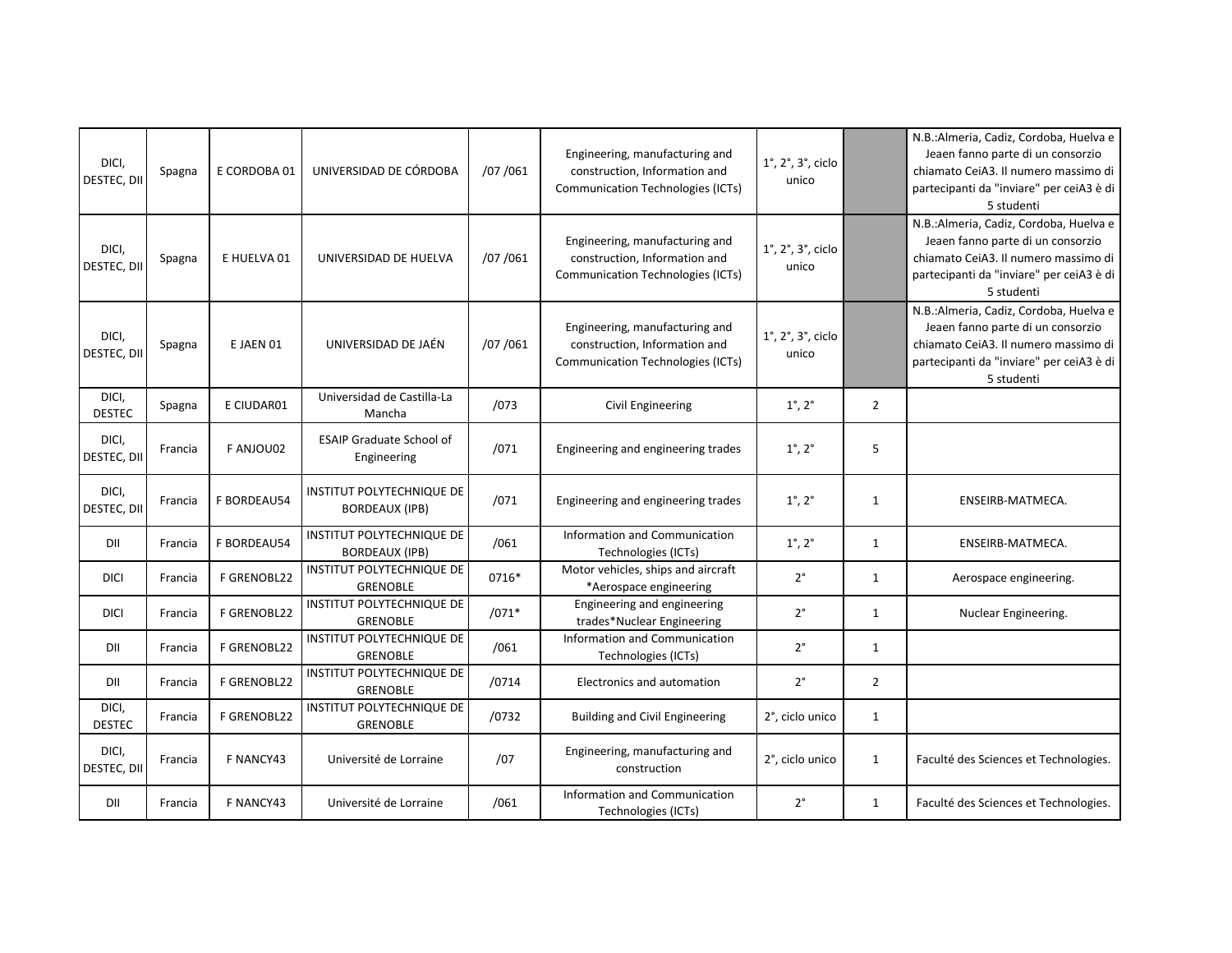| <b>DICI</b>            | Francia | F PARIS006         | UNIVERSITÉ PIERRE ET MARIE<br><b>CURIE - PARIS 6</b>                                                  | /0716     | Motor vehicles, ships and aircraft                                                                                                                    | $2^\circ$ , $3^\circ$                              | $\overline{2}$ |                                                                           |
|------------------------|---------|--------------------|-------------------------------------------------------------------------------------------------------|-----------|-------------------------------------------------------------------------------------------------------------------------------------------------------|----------------------------------------------------|----------------|---------------------------------------------------------------------------|
| <b>DICI</b>            | Francia | F PARISO06         | UNIVERSITÉ PIERRE ET MARIE<br><b>CURIE - PARIS 6</b>                                                  | /0715     | Mechanics and metal trades                                                                                                                            | $1^{\circ}$ , $2^{\circ}$                          | 1              |                                                                           |
| DICI,<br>DESTEC, DII   | Francia | F PARISO62         | Ecole Nationale Supérieure<br>d'Arts et Métiers (Arts et<br>Métiers ParisTech)                        | /071      | Engineering and engineering trades                                                                                                                    | $2^\circ$ , $3^\circ$                              | 3              |                                                                           |
| DICI,<br><b>DESTEC</b> | Francia | F PARIS068         | <b>ESTP Paris</b>                                                                                     | /0732     | <b>Building and Civil Engineering</b>                                                                                                                 | $1^\circ$ , $2^\circ$ , $3^\circ$ , ciclo<br>unico | $\overline{2}$ |                                                                           |
| DICI,<br>DESTEC, DII   | Francia | F PARIS270         | Pole Universitaire Leonard de<br>Vinci                                                                | $/071*$   | Engineering and engineering<br>trades*Management                                                                                                      | $1^{\circ}$ , $2^{\circ}$                          | 3              |                                                                           |
| DII                    | Francia | F PARIS270         | Pole Universitaire Leonard de<br>Vinci                                                                | /061      | Information and Communication<br>Technologies (ICTs)                                                                                                  | $1^{\circ}$ , $2^{\circ}$                          | $\overline{2}$ |                                                                           |
| DII                    | Francia | F PARIS376         | Institut Supérieur<br>d'Electronique de Paris - ISEP                                                  | /0714     | Electronics and automation                                                                                                                            | $1^{\circ}$ , $2^{\circ}$ , $3^{\circ}$            | $\mathbf{1}$   |                                                                           |
| DII                    | Francia | F PARIS376         | Institut Supérieur<br>d'Electronique de Paris - ISEP                                                  | /061      | Information and Communication<br>Technologies (ICTs)                                                                                                  | $1^{\circ}$ , $2^{\circ}$ , $3^{\circ}$            | $\mathbf{1}$   |                                                                           |
| DICI,<br>DESTEC, DII   | Francia | <b>F POITIER05</b> | <b>ISAE-ENSMA Ecole Nationale</b><br>Superieure de Mecanique et<br>d'Aerotechnique                    | /071      | Engineering and engineering trades                                                                                                                    | $2^{\circ}$                                        | $\mathbf{1}$   |                                                                           |
| DII                    | Francia | F TOULON 19        | <b>ISEN-Méditerranée</b><br>C.E.O. ISEN MEDITERRANEE<br>ISEN-Méditerranée<br>C.E.O. ISEN MEDITERRANEE | 061*/0714 | Information and Communication<br>Technologies (ICTs)*M1 and M2/<br>Computer Engineering, Embedded<br>Computing Systems, Electronics and<br>Automation | $2^{\circ}$                                        | $\overline{2}$ | Master M1 and M2, Computer Science<br>and Network Cycle,                  |
| DII                    | Francia | F TOULON 19        | ISEN- MéditerranéeO. ISEN<br>MEDITERRANEE<br><b>ISEN-Méditerranée</b><br>C.E.O. ISEN MEDITERRANEE     | $/061*$   | Information and Communication<br>Technologies<br>(ICTs)*Biotechnolgy/Bionics                                                                          | $2^{\circ}$                                        | $\overline{2}$ | Numerical and Biological Sciences,                                        |
| DII                    | Francia | F TOULOUS18        | ENAC, École Nationale de<br>l'Aviation Civile                                                         | /061      | Information and Communication<br>Technologies (ICTs)                                                                                                  | $2^{\circ}$                                        | $\overline{2}$ |                                                                           |
| DICI,<br><b>DESTEC</b> | Francia | F VERSAIL11        | UNIVERSITÉ DE VERSAILLES<br>SAINT-QUENTIN-EN-YVELINE                                                  | /073      | <b>Architecture and Construction</b>                                                                                                                  | $1^\circ$ , $2^\circ$ , ciclo<br>unico             | $\overline{2}$ |                                                                           |
| DII                    | Grecia  | G THESSAL01        | ARISTOTLE UNIVERSITY OF<br>THESSALONIKI                                                               | /061      | Information and Communication<br>Technologies (ICTs)                                                                                                  | $1^{\circ}$ , $2^{\circ}$                          | 4              | School of Electrical and Computer<br>Engineering & School of Informatics. |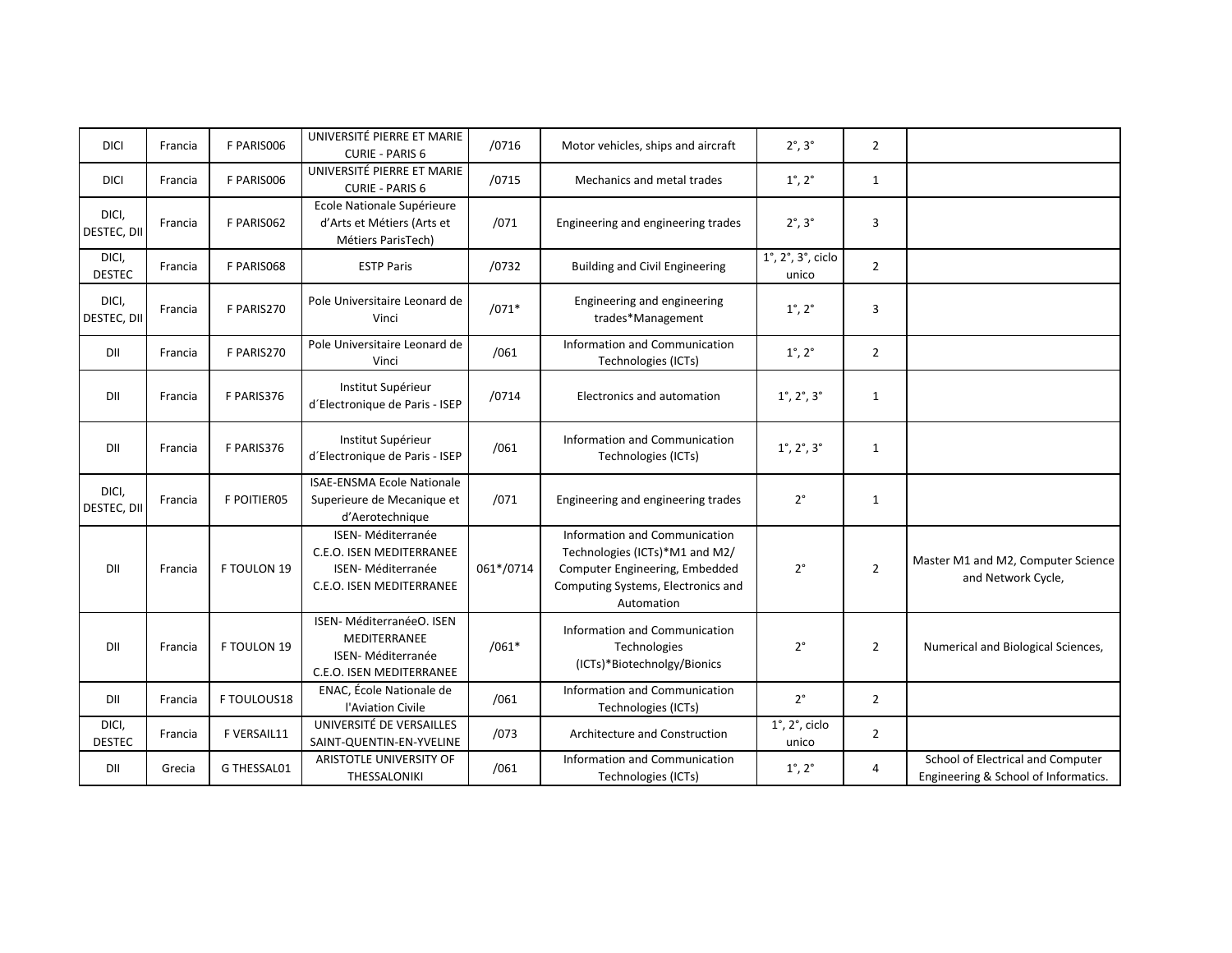| DII                     | Grecia      | G THESSAL12               | Alexander Technological<br>Educational Institute of<br>Thessaloniki | /061        | Information and Communication<br>Technologies (ICTs)                                | $1^{\circ}$                             | 3              |                                                                                                                                                                                             |
|-------------------------|-------------|---------------------------|---------------------------------------------------------------------|-------------|-------------------------------------------------------------------------------------|-----------------------------------------|----------------|---------------------------------------------------------------------------------------------------------------------------------------------------------------------------------------------|
| DICI,<br><b>DESTEC</b>  | Croazia     | HR SPLIT01                | SVEUČILIŠTE U SPLITU -<br>UNIVERSITY OF SPLIT                       | /1041       | <b>Transport Services</b>                                                           | $1^{\circ}$ , $2^{\circ}$ , $3^{\circ}$ | $\overline{2}$ | Faculty of Maritime Studies; Corsi 1°<br>ciclo in Croato.                                                                                                                                   |
| DICI,<br><b>DESTEC</b>  | Croazia     | HR ZAGREB01               | SVEUČILIŠTE U ZAGREBU -<br>University of Zagreb                     | /0732*      | <b>Building and Civil Engineering</b><br>*Transport                                 | $2^\circ$ , $3^\circ$                   | $\overline{2}$ | Faculty of Transport and Traffic<br>Sciences - FTTS.                                                                                                                                        |
| DICI,<br><b>DESTEC</b>  | Lituania    | LT VILNIUS02              | <b>VILNIAUS GEDIMINO</b><br><b>TECHNIKOS UNIVERSITETAS</b>          | /073        | Architecture and Construction                                                       | 2°, ciclo unico                         | $\mathbf{1}$   |                                                                                                                                                                                             |
| DICI,<br><b>DESTEC</b>  | Lettonia    | LV RIGA02                 | RIGAS TEHNISKA<br><b>UNIVERSITATE</b>                               | /073        | Architecture and Construction                                                       | 1°, ciclo unico                         | $\overline{2}$ |                                                                                                                                                                                             |
| DICI,<br>DESTEC, DII    | Norvegia    | N Trondhe01               | Norwegian University of<br><b>Science and Technology</b>            | /071        | Engineering and engineering trades                                                  | $2^{\circ}$                             | $\overline{2}$ |                                                                                                                                                                                             |
| DII                     | Norvegia    | N STAVANG01               | University of Stavanger                                             | /061        | Information and Communication<br>Technologies (ICTs)                                | $2^{\circ}$                             | $\overline{2}$ | Faculty of Science and Technology.<br>Department of Electrical Engineering<br>and Computer Science.                                                                                         |
| DII                     | Norvegia    | N HALDEN02                | Hogskolen i Ostfold - Ostfold<br><b>University College</b>          | /071        | Engineering and engineering trades                                                  | $1^{\circ}$ , $2^{\circ}$               | $\overline{2}$ |                                                                                                                                                                                             |
| DESTEC, DII Paesi Bassi |             | <b>NL DELFT01</b>         | <b>TECHNISCHE UNIVERSITEIT</b><br><b>DELFT</b>                      | /0713 /0714 | Electricity and Energy, Electronics and<br>automation                               | $2^{\circ}$                             | $\overline{2}$ | Faculty of Electrical Engineering,<br>Mathematics and Computer Science.                                                                                                                     |
| DII                     | Paesi Bassi | <b>NL DELFT01</b>         | <b>TECHNISCHE UNIVERSITEIT</b><br><b>DELFT</b>                      | /061        | Information and Communication<br>Technologies (ICTs)                                | $2^{\circ}$                             | $\overline{2}$ | Faculty of Electrical Engineering,<br>Mathematics and Computer Science.                                                                                                                     |
| <b>DICI</b>             | Paesi Bassi | <b>NL DELFT01</b>         | <b>TECHNISCHE UNIVERSITEIT</b><br><b>DELFT</b>                      | /0716       | Motor vehicles, ships and aircraft                                                  | $2^{\circ}$                             | $\mathbf{1}$   | Faculty of Aerospace Engineering.<br>Bachelor Aerospace Engineering e<br>Applied Earth sciences offerti in Inglese;<br>tutti i Master programmes in Inglese.<br>Min. 24 crediti a semestre. |
| DICI,<br>DESTEC, DII    | Paesi Bassi | NL DELFT01                | <b>TECHNISCHE UNIVERSITEIT</b><br><b>DELFT</b>                      | $/071*$     | <b>Engineering and Engineering</b><br>Trades*Mechanical and Maritime<br>Engineering | $1^\circ$ , $2^\circ$                   | $\mathbf{1}$   | Faculty of Mechanical, Maritime and<br>Materials Engineering. Bachelor<br>Aerospace Engineering e Applied Earth<br>sciences offerti in Inglese; tutti i Master<br>programmes in Inglese.    |
| <b>DICI</b>             | Paesi Bassi | NL ENSCHED01              | UNIVERSITY OF TWENTE                                                | /0711       | Chemical engineering and processes                                                  | $1^\circ$ , $2^\circ$                   | $\overline{2}$ | <b>CHE - track Molecular and Materials</b><br>Engineering.                                                                                                                                  |
| <b>DICI</b>             |             | Paesi Bassi NL ENSCHED01  | UNIVERSITY OF TWENTE                                                | /0711       | Chemical engineering and processes                                                  | $1^\circ$ , $2^\circ$                   | $\mathbf{1}$   | <b>CHE - track Chemical and Process</b><br>Engineering.                                                                                                                                     |
| DII                     |             | Paesi Bassil NL ENSCHED01 | UNIVERSITY OF TWENTE                                                | $/071*$     | Engineering and engineering trades<br>*Biomedical Engineering                       | $1^{\circ}$ , $2^{\circ}$               | $\overline{2}$ | Biomedical Engineering.                                                                                                                                                                     |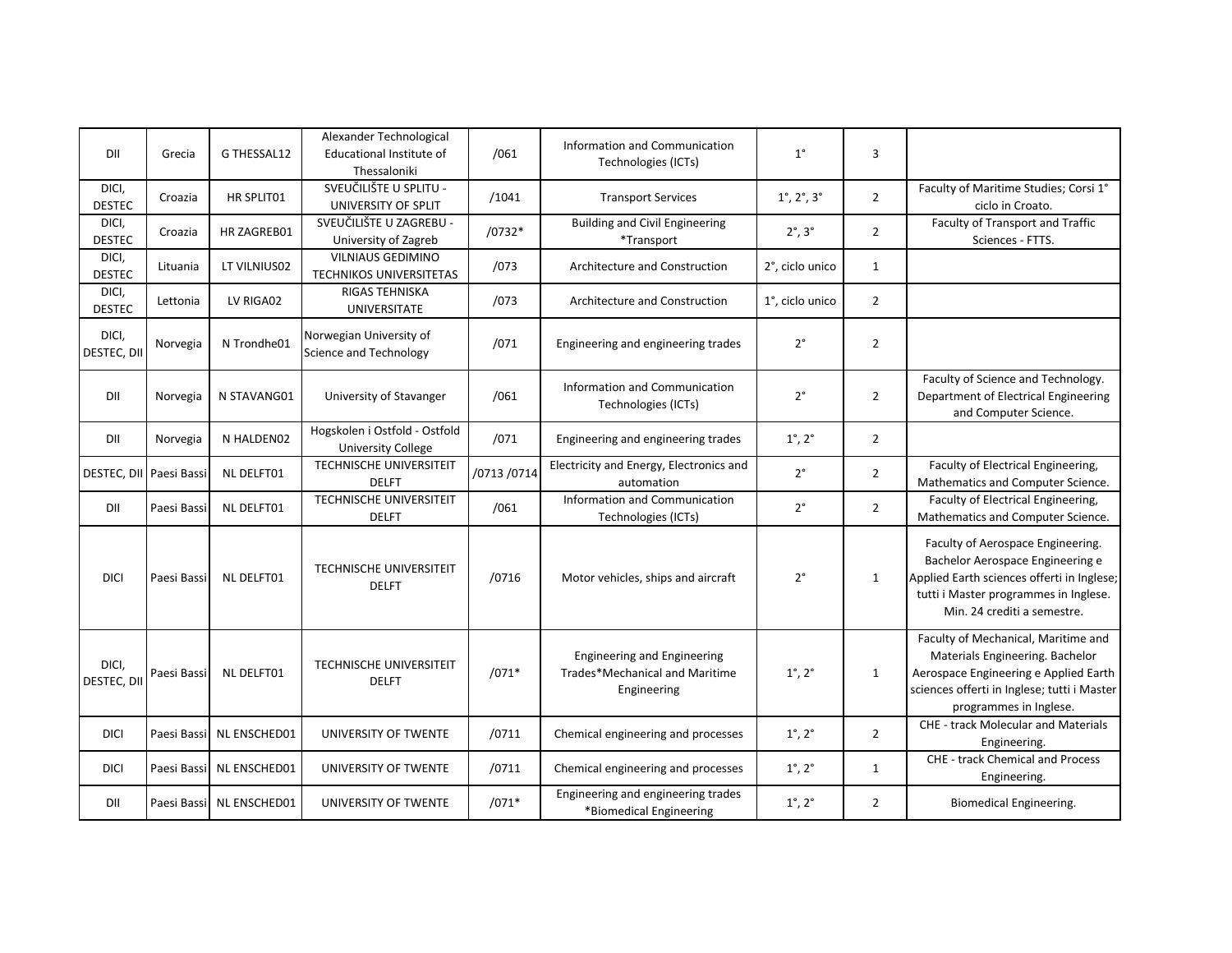| DII                    |             | Paesi Bassi NL EINDHOV17 | Eindhoven University of<br>Technology               | /0713/061* | Electricity and Energy, Information and<br>Communication<br>Technologies*Biomedical Engineering      | $2^{\circ}$                            | $\overline{4}$ | Department of Electrical Engineering.                                                               |
|------------------------|-------------|--------------------------|-----------------------------------------------------|------------|------------------------------------------------------------------------------------------------------|----------------------------------------|----------------|-----------------------------------------------------------------------------------------------------|
| DICI,<br><b>DESTEC</b> |             | Paesi Bassi NL GRONING03 | Hanze University of Applied<br>Sciences, Groningen  | $071*$     | Engineering and Engineering Trades*<br><b>Management Engineering</b>                                 | $1^{\circ}$                            | $\overline{2}$ |                                                                                                     |
| DII                    | Paesi Bassi | <b>NL ZWOLLE05</b>       | Windesheim University of<br><b>Applied Sciences</b> | /061       | Information and Communication<br>Technologies (ICTs)                                                 | $1^{\circ}$ , $2^{\circ}$              | $\mathbf{1}$   |                                                                                                     |
| DICI,<br><b>DESTEC</b> | Portogallo  | P BRAGA01                | UNIVERSIDADE DO MINHO                               | /0715      | Mechanics and metal trades                                                                           | $1^{\circ}$                            | 1              |                                                                                                     |
| DII                    | Portogallo  | P BRAGANC01              | Polytechnic Institute of<br>Bragança                | /061       | Information and Communication<br>Technologies (ICTs)                                                 | $1^{\circ}$ , $2^{\circ}$              | $\overline{2}$ |                                                                                                     |
| DII                    | Portogallo  | P BRAGANC01              | Polytechnic Institute of<br>Bragança                | $/071*$    | Engineering and engineering<br>trades*Biomedical Engineering                                         | $1^{\circ}$ , $2^{\circ}$              | $\overline{2}$ |                                                                                                     |
| DII                    | Portogallo  | P COIMBRA01              | Universidade de Coimbra                             | $/071*$    | Engineering and engineering trades<br>*Biomedical Engineering                                        | $1^{\circ}$ , $2^{\circ}$              | $\overline{2}$ | Faculty of Science and Technology.                                                                  |
| DII                    | Portogallo  | P COIMBRA01              | Universidade de Coimbra                             | /061       | Information and Communication<br>Technologies (ICTs)                                                 | $1^{\circ}$ , $2^{\circ}$              | $\overline{2}$ |                                                                                                     |
| DII                    | Portogallo  | P LISBOA03               | UNIVERSIDADE NOVA DE<br><b>LISBOA</b>               | /061       | Information and Communication<br>Technologies (ICTs)                                                 | $1^{\circ}$ , $2^{\circ}$              | 1              | Faculdade de Ciencias e Tecnologia.                                                                 |
| DICI,<br>DESTEC, DII   | Portogallo  | P LISBOA03               | UNIVERSIDADE NOVA DE<br><b>LISBOA</b>               | /071       | Engineering and engineering trades                                                                   | $1^{\circ}$ , $2^{\circ}$              | $\overline{2}$ | Faculdade de Ciencias e Tecnologia.                                                                 |
| DICI,<br>DESTEC, DI    | Portogallo  | P LISBOA05               | <b>INSTITUTO POLITECNICO DE</b><br><b>LISBOA</b>    | /07/061    | Engineering, manufacturing and<br>construction, Information and<br>Communication Technologies (ICTs) | $1^\circ$ , $2^\circ$ , ciclo<br>unico | $\mathbf{1}$   | Lisbon Superior Engineering Institute<br>$($ ISEL $).$                                              |
| DESTEC, DII            | Portogallo  | P LISBOA109              | Tecnico Lisboa - Universidade<br>de Lisboa          | $/0713*$   | Electricity and Energy*Electrical and<br><b>Computer Engineering</b>                                 | $2^{\circ}$                            | $\overline{2}$ | Electrical and Computer Engineering.                                                                |
| DICI,<br><b>DESTEC</b> | Portogallo  | P LISBOA109              | Tecnico Lisboa - Universidade<br>de Lisboa          | $/0732*$   | Building and Civil Engineering *Civil<br>Engineering                                                 | 2°, ciclo unico                        | $\overline{2}$ | Civil Engineering.                                                                                  |
| DESTEC, DII            | Portogallo  | P PORTO02                | University of Porto                                 | $/0713*$   | Electricity and Energy *Electrical and<br><b>Computer Engineering</b>                                | $2^{\circ}$                            | $\mathbf{1}$   | Faculty of Engineering Technology;<br>Integrated Master in Electrical and<br>Computers Engineering. |
| DII                    | Portogallo  | P PORTO02                | University of Porto                                 | /0714      | <b>Electronics and Automation</b>                                                                    | $2^{\circ}$                            | $\mathbf{1}$   | Faculty of Engineering Technology.                                                                  |
| DICI,<br><b>DESTEC</b> | Portogallo  | P PORTO02                | University of Porto                                 | /0732      | <b>Building and Civil Engineering</b>                                                                | 2°, ciclo unico                        | $\mathbf{1}$   | Faculty of Engineering Technology.<br>Integrated Master in Civil Engineering.                       |
| DICI,<br><b>DESTEC</b> | Portogallo  | P PORTO02                | University of Porto                                 | /0715      | Mechanics and metal trades                                                                           | $2^{\circ}$                            | $\mathbf{1}$   | Faculty of Engineering Technology;<br>Integrated Master in Mechanical<br>Engineering.               |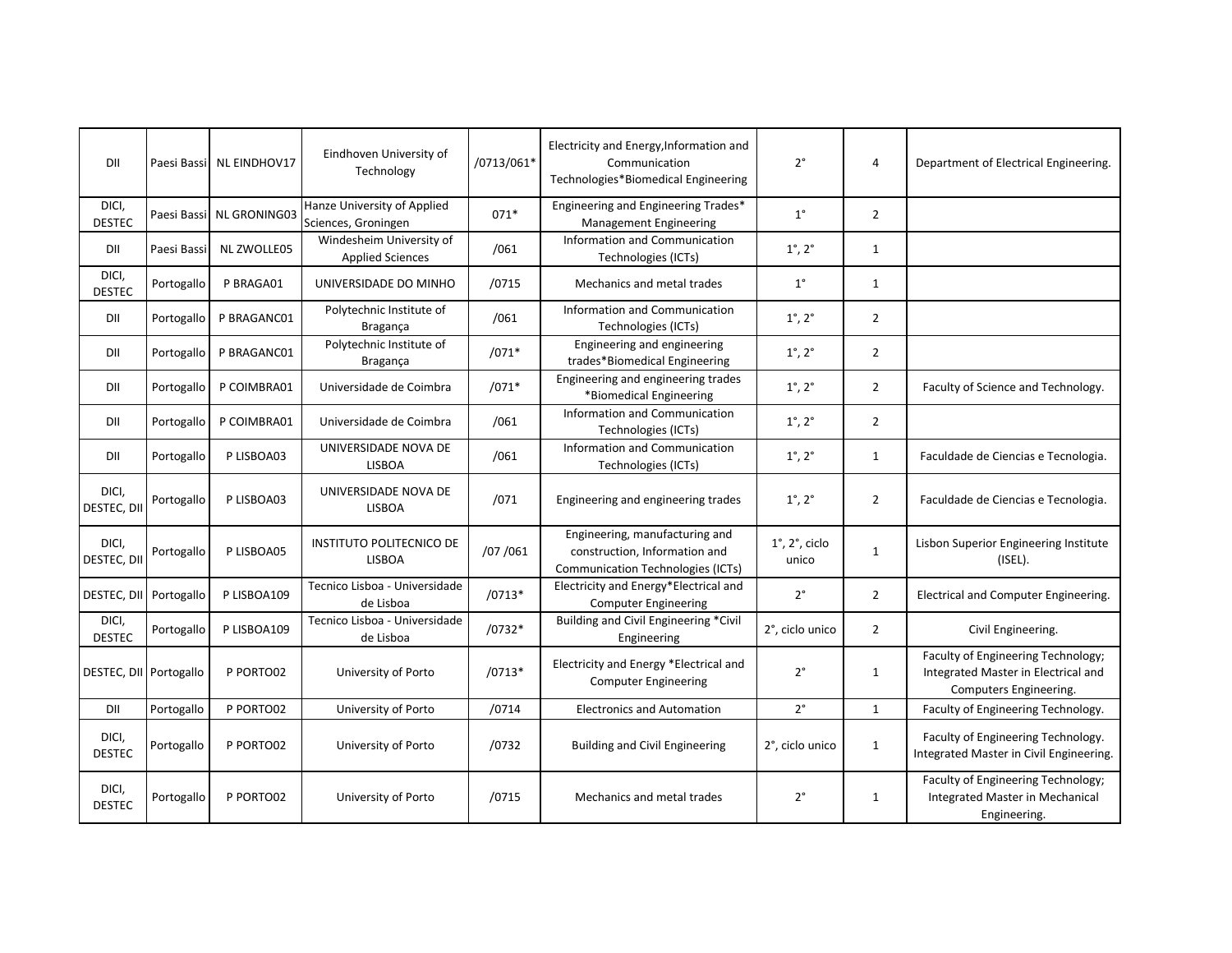| DII                    | Portogallo | P PORTO02    | University of Porto                                                            | $/061*$  | Information and Communication<br>Technologies (ICTs)*Biomedical<br>Engineering                              | $2^\circ$ , $3^\circ$                   | $\mathbf{1}$   | Faculty of Engineering Technology;<br>Biomedical Engineering. |
|------------------------|------------|--------------|--------------------------------------------------------------------------------|----------|-------------------------------------------------------------------------------------------------------------|-----------------------------------------|----------------|---------------------------------------------------------------|
| DICI,<br><b>DESTEC</b> | Portogallo | P PORTO05    | <b>INSTITUTO POLITECNICO DO</b><br>PORTO - ISEP: School of<br>Engineering      | $/0715*$ | Mechanics and metal trades*Industrial<br>Management                                                         | $1^{\circ}$ , $2^{\circ}$               | $\overline{2}$ | ISEP: School of Engineering; Industrial<br>Management.        |
| DII                    | Portogallo | P PORTO05    | <b>INSTITUTO POLITECNICO DO</b><br>PORTO - ISEP: School of<br>Engineering      | /0714    | <b>Electronics and Automation</b>                                                                           | $1^{\circ}$ , $2^{\circ}$               | $\overline{2}$ | ISEP: School of Engineering.                                  |
| DICI,<br><b>DESTEC</b> | Portogallo | P PORTO05    | INSTITUTO POLITECNICO DO<br>PORTO - ISEP: School of<br>Engineering             | /0732    | <b>Building and Civil Engineering</b>                                                                       | $1^\circ$ , $2^\circ$ , ciclo<br>unico  | $\overline{2}$ | ISEP: School of Engineering.                                  |
| DII                    | Portogallo | P PORTO05    | <b>INSTITUTO POLITECNICO DO</b><br>PORTO - ISEP: School of<br>Engineering      | $/061*$  | Information and Communication<br>Technologies (ICTs)*Biomedical<br>Engineering                              | $1^{\circ}$                             | $\overline{2}$ | ISEP: School of Engineering. Biomedical<br>Engineering.       |
| <b>DICI</b>            | Portogallo | P PORTO05    | <b>INSTITUTO POLITECNICO DO</b><br>PORTO - ISEP: School of<br>Engineering      | /0711    | Chemical engineering and processes                                                                          | $1^{\circ}$ , $2^{\circ}$               | $\overline{2}$ | ISEP: School of Engineering.                                  |
| DICI,<br><b>DESTEC</b> | Polonia    | PL BIALYST01 | <b>BIALYSTOK UNIVERSITY OF</b><br><b>TECHNOLOGY</b>                            | /0732    | <b>Building and Civil Engineering</b>                                                                       | $1^\circ$ , $2^\circ$ , ciclo<br>unico  | $\mathbf{1}$   |                                                               |
| DII                    | Polonia    | PL GLIWICE01 | Politechnika Slaska - Silesian<br>University of Technology                     | $/071*$  | Engineering and engineering<br>trades*Biomedical Engineering                                                | $1^{\circ}$ , $2^{\circ}$ , $3^{\circ}$ | $\overline{2}$ | Faculty of Biomedical Engineering.<br>Biomedical Engineering. |
| DICI,<br><b>DESTEC</b> | Polonia    | PL GLIWICE01 | Politechnika Slaska - Silesian<br>University of Technology                     | /1041    | <b>Transport Services</b>                                                                                   | $1^{\circ}$ , $2^{\circ}$ , $3^{\circ}$ | $\overline{2}$ | Faculty of Transport. Transport<br>Services.                  |
| <b>DESTEC</b>          | Polonia    | PL GLIWICE01 | Politechnika Slaska - Silesian<br>University of Technology                     | /073     | Architecture and Construction                                                                               | $1^\circ$ , $2^\circ$ , ciclo<br>unico  | $\overline{2}$ | Faculty of Architecture. Faculty of Civil<br>Engineering.     |
| DICI.<br>DESTEC, DII   | Polonia    | PL KIELCE01  | POLITECHNIKA<br>SWIETOKRZYSKA W KIELCACH<br>Kielce University of<br>Technology | /07/061  | Engineering, manufacturing and<br>construction, Information and<br><b>Communication Technologies (ICTs)</b> | 1°, ciclo unico                         | $\overline{2}$ |                                                               |
| DICI,<br>DESTEC, DII   | Polonia    | PL LODZ02    | Lodz University of Technology                                                  | /07 /061 | Engineering, manufacturing and<br>construction, Information and<br><b>Communication Technologies (ICTs)</b> | $1^\circ$ , $2^\circ$ , ciclo<br>unico  | $\overline{2}$ | International Faculty of Engineering.                         |
| DICI,<br><b>DESTEC</b> | Polonia    | PL LUBLIN03  | Lublin University of<br>Technology                                             | /07      | Engineering, manufacturing and<br>Construction                                                              | $1^{\circ}$ , $2^{\circ}$               | 3              |                                                               |
| DII                    | Polonia    | PL LUBLIN06  | University College of<br><b>Enterprise and Administration</b><br>(WSPA)        | /061     | Information and Communication<br>Technologies (ICTs)                                                        | $1^\circ$ , $2^\circ$                   | $\overline{2}$ |                                                               |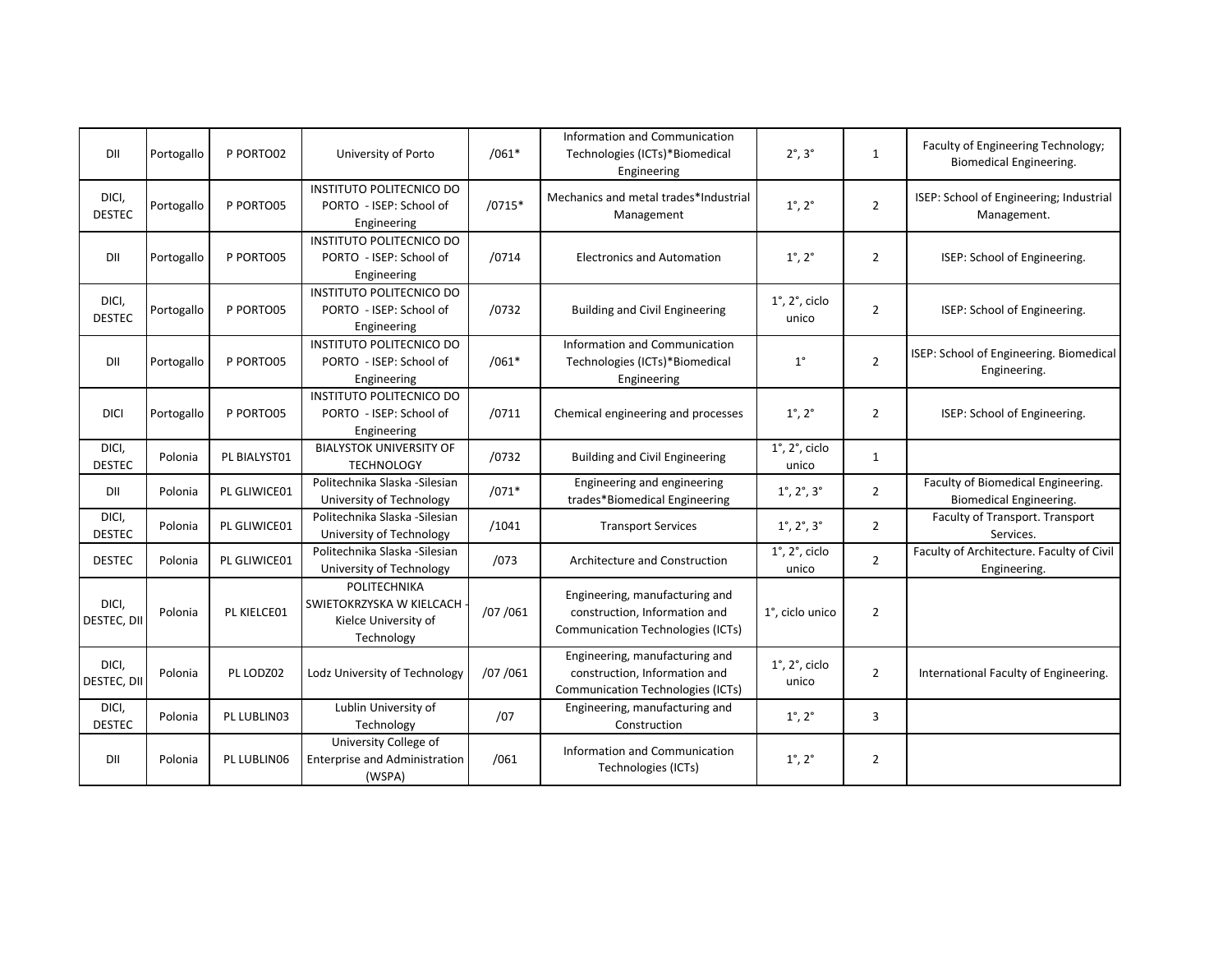| DICI,<br><b>DESTEC</b> | Polonia | PL POZNAN02         | POLITECHNIKA POZNANSKA<br>Poznan University of<br>Technology     | /1041 | <b>Transport Services</b>                            | $1^{\circ}$ , $2^{\circ}$               | $\mathbf{1}$   | Faculty of Machines and Transport.                                                         |
|------------------------|---------|---------------------|------------------------------------------------------------------|-------|------------------------------------------------------|-----------------------------------------|----------------|--------------------------------------------------------------------------------------------|
| DICI,<br><b>DESTEC</b> | Polonia | PL WROCLAW02        | Politechnika Wroclawska -<br>Wroclaw University of<br>Technology | /0732 | <b>Building and Civil Engineering</b>                | $1^\circ$ , $2^\circ$ , ciclo<br>unico  | $\overline{2}$ | Faculty of Civil Engineering.                                                              |
| DII                    | Polonia | PL WROCLAW02        | Politechnika Wroclawska -<br>Wroclaw University of<br>Technology | /061  | Information and Communication<br>Technologies (ICTs) | $1^{\circ}$ , $2^{\circ}$               | $\overline{2}$ | Faculty of Computer Science and<br>Management.                                             |
| <b>DESTEC</b>          | Romania | <b>RO BACAU01</b>   | "Vasile Alecsandri" University<br>of Bacau                       | /0713 | <b>Electricity and Energy</b>                        | $1^{\circ}$ , $2^{\circ}$               | $\overline{2}$ | Faculty of Engineering - Department of<br>Energetic, Machatronics and Computer<br>Science. |
| DII                    | Romania | RO BRASOV01         | <b>UNIVERSITATEA</b><br>"TRANSILVANIA" DIN BRASOV                | /0714 | Electronics and automation                           | $1^{\circ}$ , $2^{\circ}$               | $\mathbf{1}$   |                                                                                            |
| <b>DESTEC</b>          | Romania | RO BRASOV01         | <b>UNIVERSITATEA</b><br>"TRANSILVANIA" DIN BRASOV                | /0713 | <b>Electricity and Energy</b>                        | $1^{\circ}$ , $2^{\circ}$               | $\mathbf{1}$   |                                                                                            |
| DII                    | Romania | RO BRASOV01         | <b>UNIVERSITATEA</b><br>"TRANSILVANIA" DIN BRASOV                | /061  | Information and Communication<br>Technologies (ICTs) | $1^\circ$ , $2^\circ$                   | $\mathbf{1}$   |                                                                                            |
| DICI,<br><b>DESTEC</b> | Romania | RO BRASOV01         | <b>UNIVERSITATEA</b><br>"TRANSILVANIA" DIN BRASOV                | /0732 | <b>Building and Civil Engineering</b>                | $1^\circ$ , $2^\circ$ , ciclo<br>unico  | $\mathbf{1}$   |                                                                                            |
| DICI,<br><b>DESTEC</b> | Romania | RO BRASOV01         | UNIVERSITATEA<br>"TRANSILVANIA" DIN BRASOV                       | /0715 | Mechanics and metal trades                           | $1^{\circ}$ , $2^{\circ}$               | $\mathbf{1}$   |                                                                                            |
| DICI,<br>DESTEC, DII   | Romania | <b>RO BUCURES02</b> | ACADEMIA TEHNICA MILITARA<br><b>BUCURESTI</b>                    | /071  | Engineering and engineering trades                   | $1^{\circ}$ , $2^{\circ}$               | $\mathbf{1}$   |                                                                                            |
| DICI,<br><b>DESTEC</b> | Romania | <b>RO BUCURES08</b> | UNIVERSITATEA TEHNICA DE<br><b>CONSTRUCTII DIN BUCURESTI</b>     | /0732 | <b>Building and Civil Engineering</b>                | $1^\circ$ , $2^\circ$ , ciclo<br>unico  | $\overline{2}$ | Faculty of Engineering in foreign<br>languages (FILS).                                     |
| DICI,<br>DESTEC, DII   | Romania | <b>RO BUCURES11</b> | Universitatea Politehnica din<br><b>Bucuresti</b>                | /071  | Engineering and engineering trades                   | $1^\circ$ , $2^\circ$                   | 4              | Faculty of Power Engineering.                                                              |
| DICI,<br><b>DESTEC</b> | Romania | RO CLUJNAP05        | Technical University of Cluj-<br>Napoca                          | /073  | Architecture and Construction                        | $1^{\circ}$ , $2^{\circ}$ , $3^{\circ}$ | $\overline{2}$ | Faculty of Civil Engineering.<br>Department of Structural Engineering                      |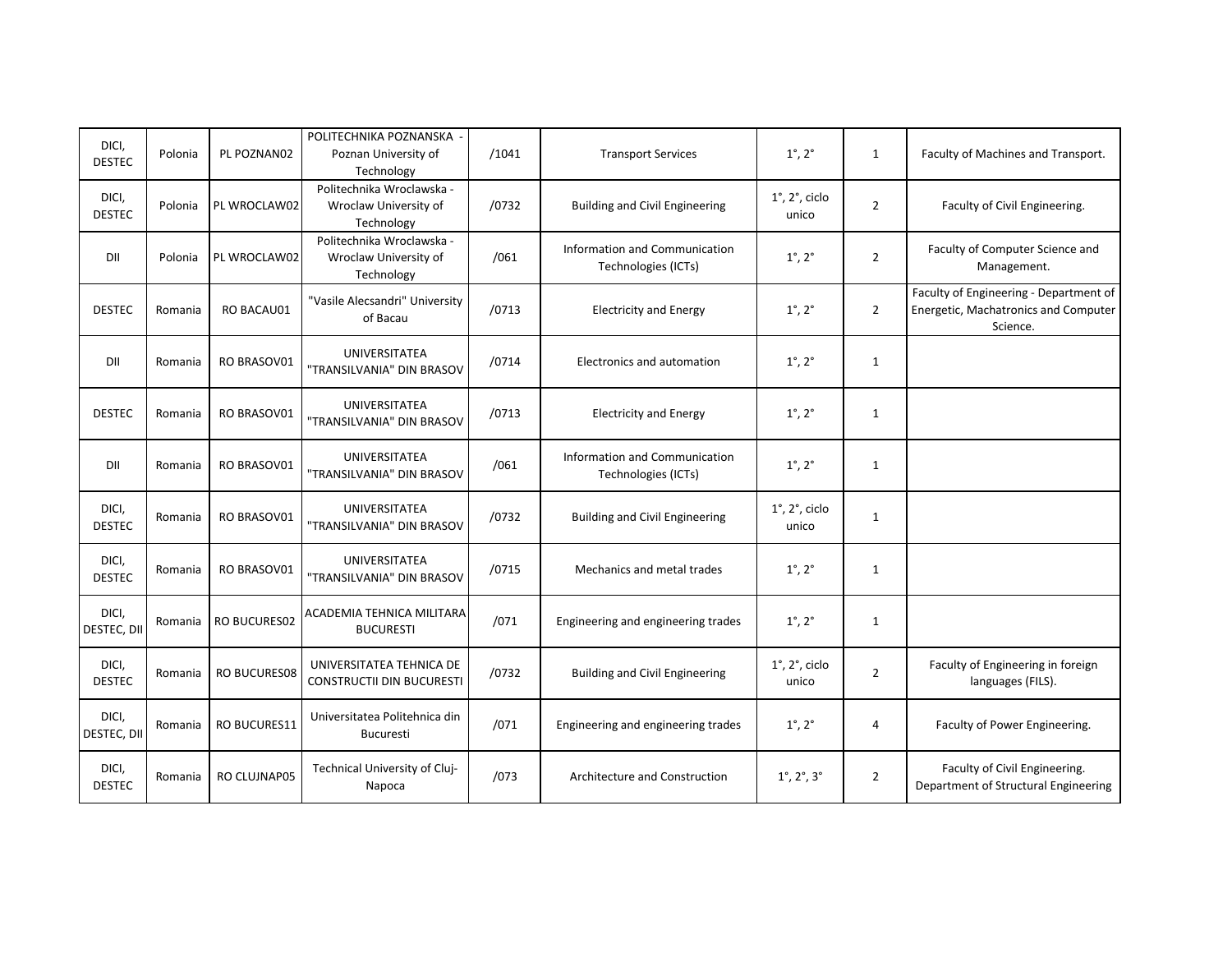| DICI,<br><b>DESTEC</b> | Romania    | RO IASI05    | UNIVERSITATEA TEHNICA<br>'GHEORGHE ASACHI" DIN IASI                                  | /073     | Architecture and Construction                                | $1^\circ$ , $2^\circ$ , ciclo<br>unico             | $\mathbf{1}$   | Faculty of Civil Engineering and Building<br>Services.                    |
|------------------------|------------|--------------|--------------------------------------------------------------------------------------|----------|--------------------------------------------------------------|----------------------------------------------------|----------------|---------------------------------------------------------------------------|
| DICI,<br>DESTEC, DII   | Finlandia  | SF LAPPEEN01 | LAPPEENRANNAN<br>TEKNILLINEN YLIOPISTO -<br>Lappeenranta University of<br>Technology | /071     | Engineering and engineering trades                           | $2^{\circ}$                                        | $\overline{2}$ |                                                                           |
| DII                    | Slovenia   | SI KOPER03   | Univerza na Primorskem<br>Università del Litorale -UP -<br>University of Primorska   | /061     | Information and Communication<br>Technologies (ICTs)         | $1^{\circ}$ , $2^{\circ}$                          | $\overline{2}$ | Faculty of Mathematics, Natural<br>Sciences and Information Technologies. |
| <b>DESTEC</b>          | Slovenia   | SI LJUBLJA01 | University of Ljubljana                                                              | /0713    | <b>Electricity and Energy</b>                                | $1^{\circ}$ , $2^{\circ}$ , $3^{\circ}$            | $\overline{2}$ | Faculty of Electrical Engineering.                                        |
| <b>DICI</b>            | Slovenia   | SI LJUBLJA01 | University of Ljubljana                                                              | /0715    | Mechanics and metal trades                                   | $2^\circ$ , $3^\circ$                              | $\overline{2}$ |                                                                           |
| DICI,<br><b>DESTEC</b> | Slovacchia | SK ZILINA01  | ZILINSKA UNIVERZITA V ZILINE<br>University of Zilina                                 | /073     | Architecture and Construction                                | $1^\circ$ , $2^\circ$ , $3^\circ$ , ciclo<br>unico | $\overline{2}$ | Faculty of Civil Engineering.                                             |
| DICI,<br><b>DESTEC</b> | Turchia    | TR ANKARA02  | Gazi University                                                                      | 0732     | <b>Building and Civil Engineering</b>                        | $1^{\circ}$ , $2^{\circ}$ , $3^{\circ}$            | 3              |                                                                           |
| DICI,<br><b>DESTEC</b> | Turchia    | TR BURDUR01  | Mehmet Akif Ersoy University                                                         | /073     | Architecture and Construction                                | $1^\circ$ , $2,^\circ$ ciclo<br>unico              | $\overline{2}$ |                                                                           |
| DII                    | Turchia    | TR ISTANBU01 | BOGAZIÇI ÜNIVERSITESI -<br><b>Bogazici University</b>                                | /0714    | Electronics and automation                                   | $2^{\circ}$                                        | 1              |                                                                           |
| DII                    | Turchia    | TR ISTANBU01 | <b>BOGAZICI ÜNIVERSITESI -</b><br><b>Bogazici University</b>                         | /061     | Information and Communication<br>Technologies (ICTs)         | $2^\circ$ , $3^\circ$                              | 1              | Department of Computer Engineering.                                       |
| DII                    | Turchia    | TR ISTANBU04 | Istanbul Teknik Universitesi                                                         | $/071*$  | Engineering and engineering<br>trades*Biomedical Engineering | $2^\circ$ , $3^\circ$                              | $\overline{2}$ | Solo per tesi.                                                            |
| <b>DICI</b>            | Turchia    | TR ISTANBU08 | Bahcesehir Universitesi -<br><b>Bahcesehir University</b>                            | $/0716*$ | Motor vehicles, ships and aircraft<br>*Aerospace Engineering | $1^\circ$ , $2^\circ$                              | $\mathbf{1}$   | Faculty of Engineering and Natural<br>Sciences.                           |
| DII                    | Turchia    | TR ISTANBU08 | Bahcesehir Universitesi -<br><b>Bahcesehir University</b>                            | /061     | Information and Communication<br>Technologies (ICTs)         | $1^\circ$ , $2^\circ$                              | $\overline{2}$ | Faculty of Engineering and Natural<br>Sciences.                           |
| DICI,<br>DESTEC, DII   | Turchia    | TR ISTANBU24 | HAVA HARP OKULU - Turkish<br>Air Force Academy                                       | /071     | Engineering and engineering trades                           | $2^\circ$ , $3^\circ$                              | $\mathbf{1}$   |                                                                           |
| DII                    | Turchia    | TR ISTANBU24 | HAVA HARP OKULU - Turkish<br>Air Force Academy                                       | /061     | Information and Communication<br>Technologies (ICTs)         | $2^\circ$ , $3^\circ$                              | $\mathbf{1}$   |                                                                           |
| <b>DESTEC</b>          | Turchia    | TR ISTANBU31 | Ozyegin University                                                                   | 0731     | Architecture and Town Planning                               | $1^\circ, 2^\circ, 3^\circ,$ full<br>cycle         | $\overline{2}$ |                                                                           |
| <b>DESTEC</b>          | Turchia    | TR ISTAMBU32 | <b>Istanbul Gelisim University</b>                                                   | 0731     | Architecture and Town Planning                               | 1°,2°,full cycle                                   | $\mathbf{1}$   |                                                                           |
| DICI,<br><b>DESTEC</b> | Turchia    | TR ISTANBU45 | Nisantasi University                                                                 | /073     | Architecture and Construction                                | 1°, ciclo unico                                    | 3              |                                                                           |
| <b>DESTEC</b>          | Turchia    | TR ISTANBU50 | Istanbul Esenyurt University                                                         | /073     | Architecture and Construction                                | 1°, ciclo unico                                    | $\overline{2}$ |                                                                           |